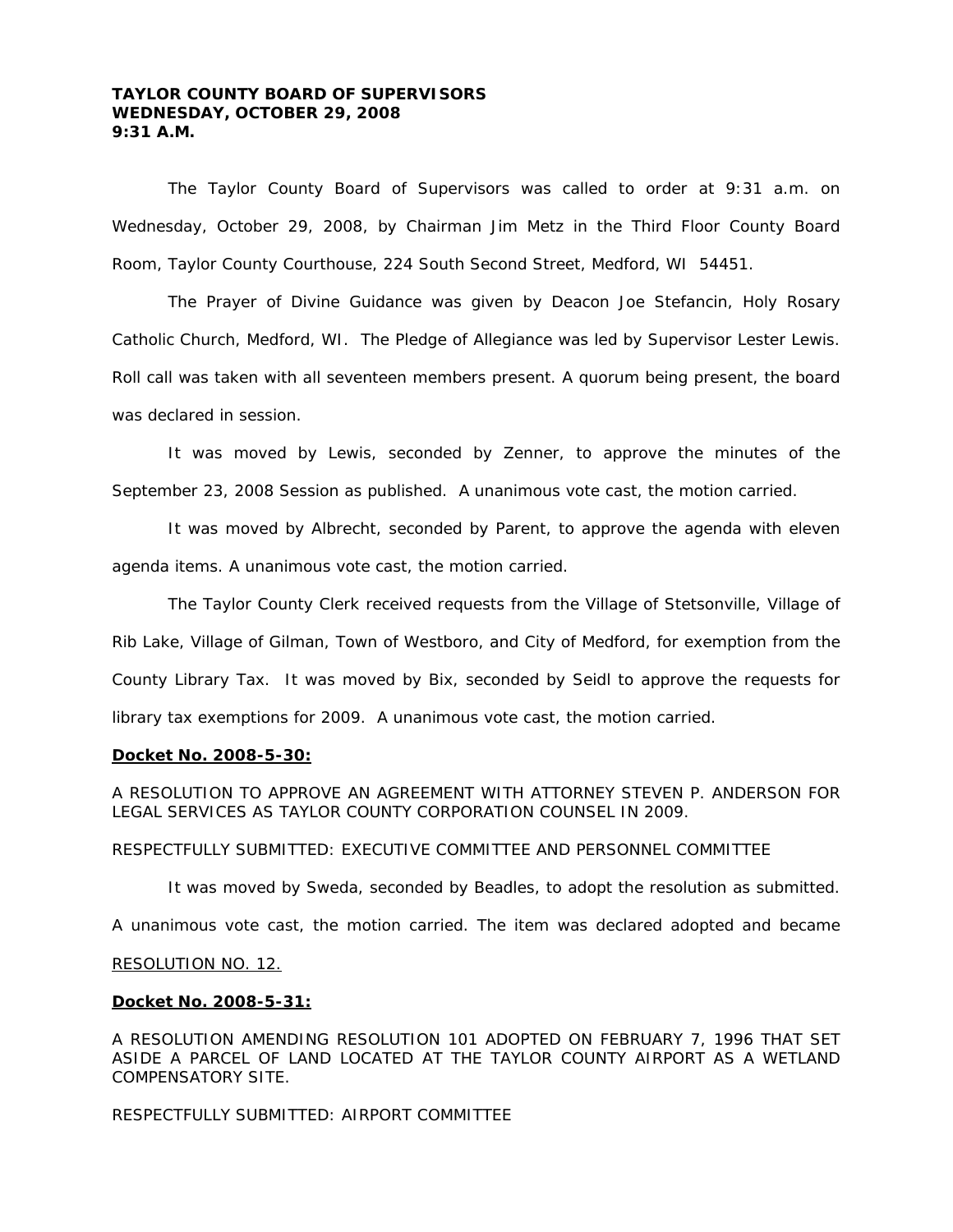It was moved by Bix, seconded by Parent, to adopt the resolution as submitted. A roll call vote cast, fourteen (14) voting aye, three (3) voting no (Southworth, Thums, Copenhaver), the motion carried. The item was declared adopted and became RESOLUTION NO. 13.

#### **Docket No. 2008-5-32:**

A RESOLUTION FOR THE COUNTY TO HAVE CONSENSUS FROM THE TOWNSHIP TO PURCHASE PROPERTY IN THEIR SCHOOL DISTRICT.

#### RESPECTFULLY SUBMITTED: ROLLIE THUMS, DISTRICT 12 SUPERVISOR

 It was moved by Thums, seconded by Copenhaver, to adopt the resolution as submitted. It was then moved by Fuchs, seconded by Southworth, to amend the resolution as follows: in the second paragraph deleting the words "the county must have consensus from the town board that is involved" and replace with "the county will notify the affected township, and that township will be involved in discussion of the purchase of that property". Also, in the third paragraph, amend the resolution by deleting the words "receive approval of that" and replace with "discuss purchase with the affected". A roll call vote was taken on the amendment, thirteen (13) voting no, four (4) voting aye (Southworth, Fuchs, Copenhaver, Krug), the motion on the amendment failed. A roll call vote was then taken on the original resolution, fourteen (14) voting no, three (3) voting aye (Fuchs, Thums, Copenhaver), the motion failed.

 It was moved by Sweda, seconded by Bix, to recess as County Board and convene as a Budget Hearing at 10:00 a.m. A unanimous vote cast, the motion carried.

#### **BUDGET HEARING**

Fred Parent was appointed the Chair for the Budget Hearing.

 Supervisor Parent reviewed the debt service report and proposed budget summary. County Clerk Bruce Strama then proceeded with the reading of the 2009 summarized budget.

 It was moved by Seidl, seconded by Bix, to increase the budget in Grants to Public Libraries, Account No. 101-56110-0000-5391, by \$71.00 to total \$252,639.00. A unanimous vote cast, the motion carried.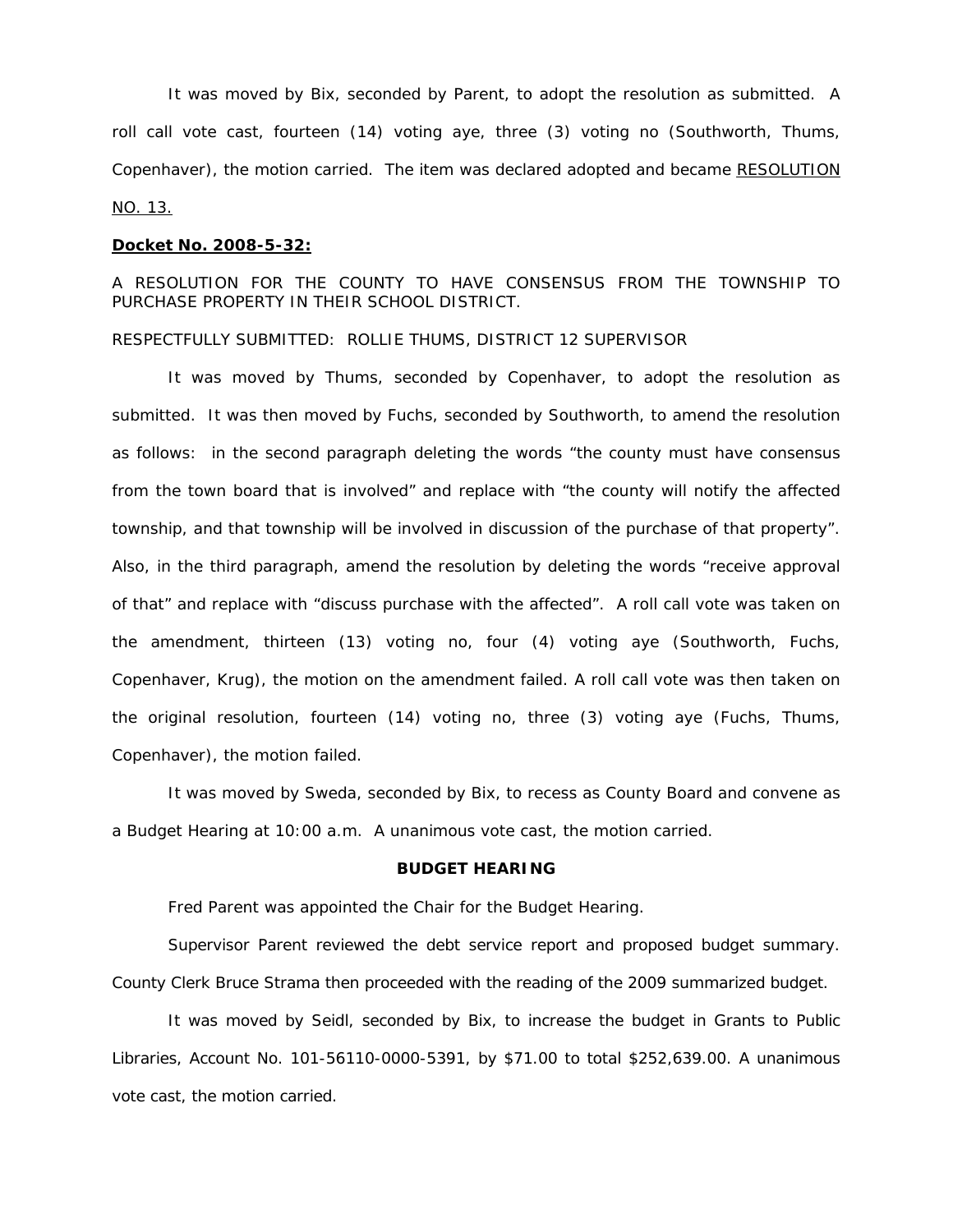It was moved by Zenner, seconded by Sweda, to decrease the budget in County Bridge Aid, Account No. 101-64240-0000-5829, by \$435.00 to total \$40,284.00. A unanimous vote cast, the motion carried.

 It was moved by Bix, seconded by Zenner, to increase the budget in Human Services (Mental Health), Account No. 601-51010-0000-5252, by \$3,100.00 to total \$3,100.00. A roll call vote cast, fourteen (14) voting aye, three (3) voting no (Lewis, Parent, Metz), the motion carried.

 It was moved by Bix, seconded by Copenhaver, to increase the budget in Economic Development, Account No. 101-51890-0000-5396, by \$15,000.00 to total \$15,000.00. Mike Riggle representing the Medford Economic Development, Wayne Tlusty, representing the Village of Rib Lake, and Arlen Albrecht, representing Gilman Development, were present to explain how funds from the County have been spent. Albrecht commented on what other surrounding counties did with their economic development funding dollars. A roll call vote cast, ten (10) voting aye, seven (7) voting no (Mildbrand, Zenner, Fuchs, Lewis, Sweda, Parent, Seidl), the motion carried.

 It was moved by Seidl, seconded by Southworth, to decrease the budget in County Board, Per Diem, Account No. 101-51110-0000-5141, by \$15,000.00 to total \$97,015.00. A roll call vote cast, ten (10) voting no, seven (7) voting aye, (Southworth, Seidl, Zenner, Krug, Sweda, Thums, Lewis), the motion failed.

 It was moved by Sweda, seconded by Seidl, to present the 2009 budget, as amended, to the County Board with a levy of \$9,027,927.00. A unanimous vote cast, the motion carried.

 It was moved by Bix, seconded by Zenner, to adjourn as a Budget Hearing at 11:10 a.m. and reconvene as a County Board. A unanimous vote cast, the motion carried.

Chairman Metz called for a ten minute recess.

Chairman Jim Metz called the County Board back into session at 11:20 a.m.

## **Docket No. 2008-5-33:**

A RESOLUTION TO APPROVE THE COUNTY BRIDGE AID FOR 2008 EXPENSES. RESPECTFULLY SUBMITTED: HIGHWAY COMMITTEE AND FINANCE COMMITTEE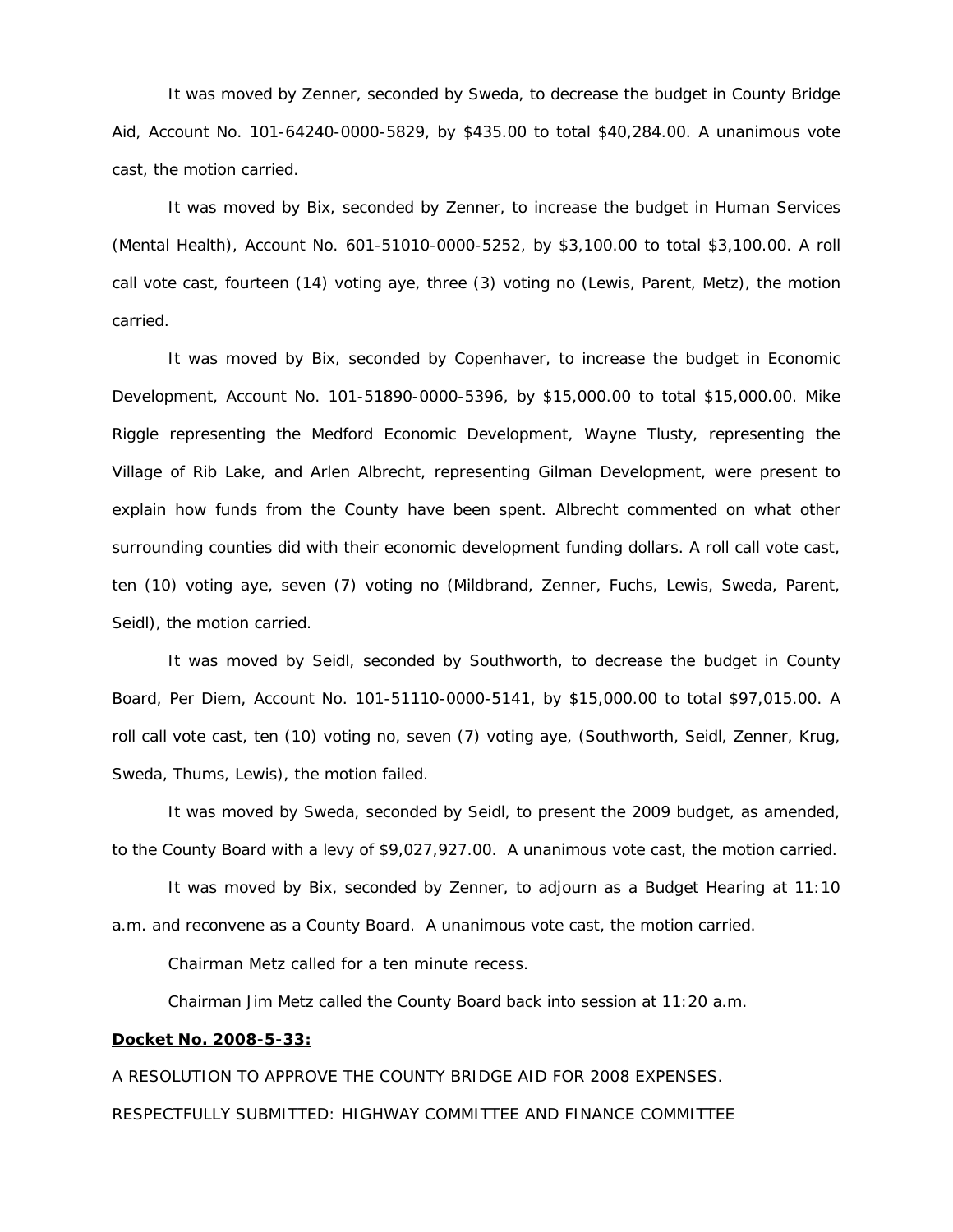It was moved by Bix, seconded by Zenner, to adopt the resolution as submitted. It was then moved by Bix, seconded by Zenner, to amend the resolution for the Township of Roosevelt. The amount for the Town Share and County Share would be decreased by \$435.00 for an amended amount of \$2,865.00, which would amend the total amount of County Share of County Bridge Aid to \$49,242.00. A unanimous vote cast on the amendment, the motion carried. A unanimous vote cast on the resolution as amended, the motion carried. The item was declared adopted and became RESOLUTION NO. 14.

## **Docket No. 2008-5-34:**

A RESOLUTION APPROVING THE 2009 HIGHWAY DEPARTMENT EQUIPMENT SCHEDULE.

RESPECTFULLY SUBMITTED: HIGHWAY COMMITTEE AND FINANCE COMMITTEE

 It was moved by Beadles, seconded by Sweda, to adopt the resolution as submitted. A unanimous vote cast, the motion carried. The item was declared adopted and became RESOLUTION NO. 15.

# **TAYLOR COUNTY HIGHWAY DEPARTMENT 2009 PROPOSED EQUIPMENT SCHEDULE**

# **RESOURCES**

| 2008 ESTIMATED MACHINERY EARNINGS<br><b>TAX LEVY EQUIPMENT</b> | \$400,000<br>100,000 |
|----------------------------------------------------------------|----------------------|
| <b>TOTAL RESOURCES</b>                                         | \$500,000            |
| <b>EXPENDITURES</b>                                            |                      |
| 1 USED OUAD AXLE                                               | \$70,000             |
| FINISH PATROL TRUCK #86                                        | 60,000               |
| 1 PATROL TRUCK                                                 | 140,000              |
| 1 CRACKFILLER                                                  | 60,000               |
| 2 PICKUP TRUCKS                                                | 50,000               |
| 1 COMMISSIONER VEHICLE                                         | 20,000               |
| 1 ASPHALT MILLING ATTACHMENT                                   | 25,000               |
| 1 USED WATER TANKER                                            | 25,000               |
| OLD SHOP REPLACEMENT FUND                                      | 30,000               |
| BETTERMENTS AND UNANTICIPATED                                  | 20,000               |
|                                                                |                      |
|                                                                |                      |

**TOTAL EXPENDITURES \$500,000** 

**Docket No. 2008-5-35:**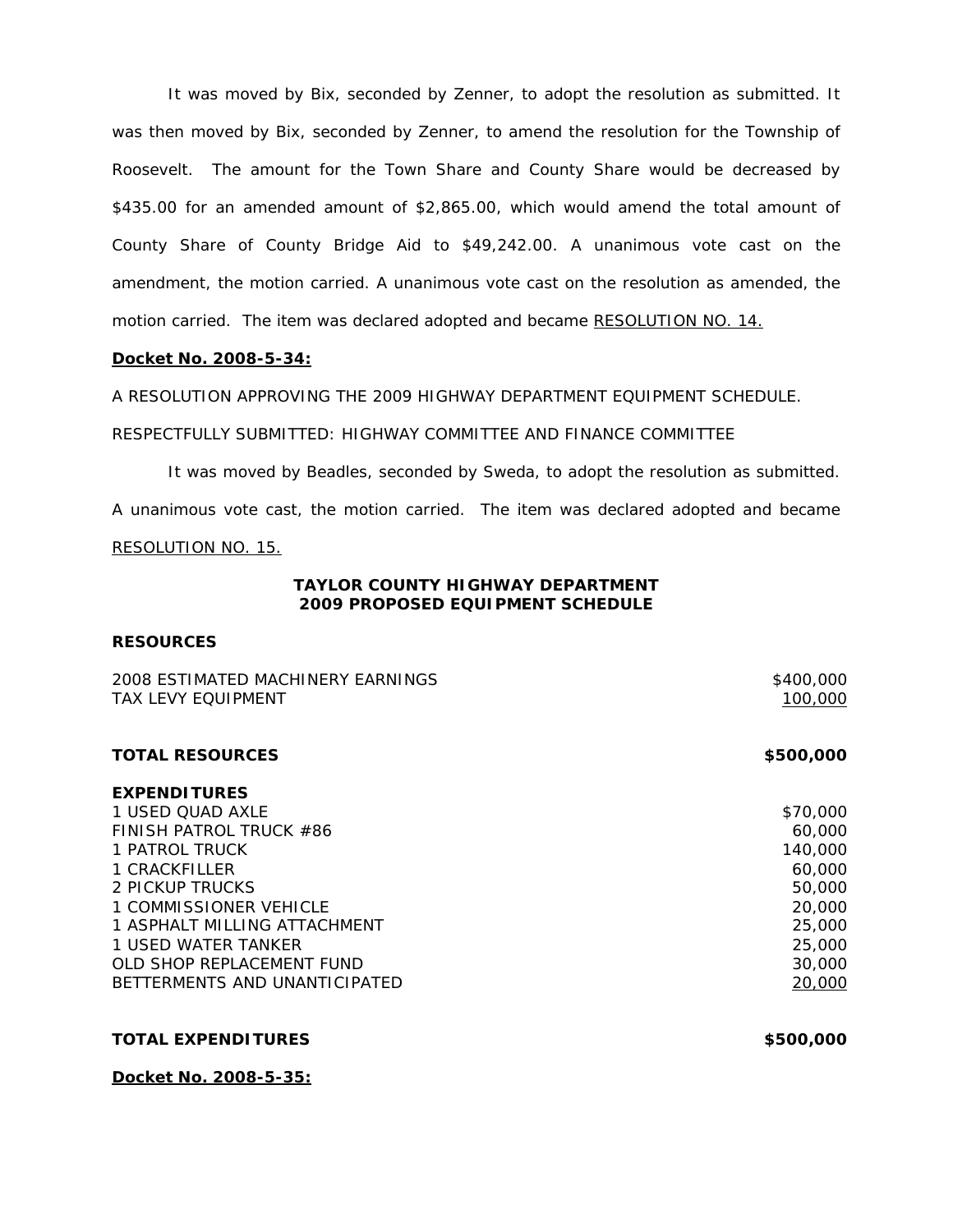AN ORDINANCE TO AMEND SECTION 32.03, ISSUING AGENT, SECTION 32.04 (3)(a) THROUGH (c), SANITARY PERMIT, AND SECTION 32.10 (4), PRIVIES AND PORTABLE RESTROOMS, SANITARY CODE, TAYLOR COUNTY CODE.

RESPECTFULLY SUBMITTED: ZONING COMMITTEE AND JIM METZ, COUNTY BOARD CHAIR

It was moved by Bix, seconded by Krug, to adopt the ordinance as submitted. Larry Peterson, Zoning Administrator, answered questions from the board. A unanimous vote cast, the motion carried. The item was declared adopted and became ORDINANCE NO. 557.

Supervisor Seidl requested to dispense with the reading of Docket # 2008-3-36.

# **Docket No. 2008-5-36:**

A RESOLUTION TO ESTABLISH CERTAIN ACCOUNTS AS NON-LAPSING FOR 2009.

# RESPECTFULLY SUBMITTED: FINANCE COMMITTEE

It was moved by Bix, seconded by Copenhaver, to adopt the resolution as submitted.

A unanimous vote cast, the motion carried. The item was declared adopted and became

# RESOLUTION NO. 16.

# **Docket No. 2008-5-37:**

A RESOLUTION TO APPROVE THE 2009 ANNUAL BUDGET FOR TAYLOR COUNTY AND TO APPROVE THE TAX LEVY TO BE APPORTIONED TO LOCAL DISTRICTS.

RESPECTFULLY SUBMITTED: FINANCE COMMITTEE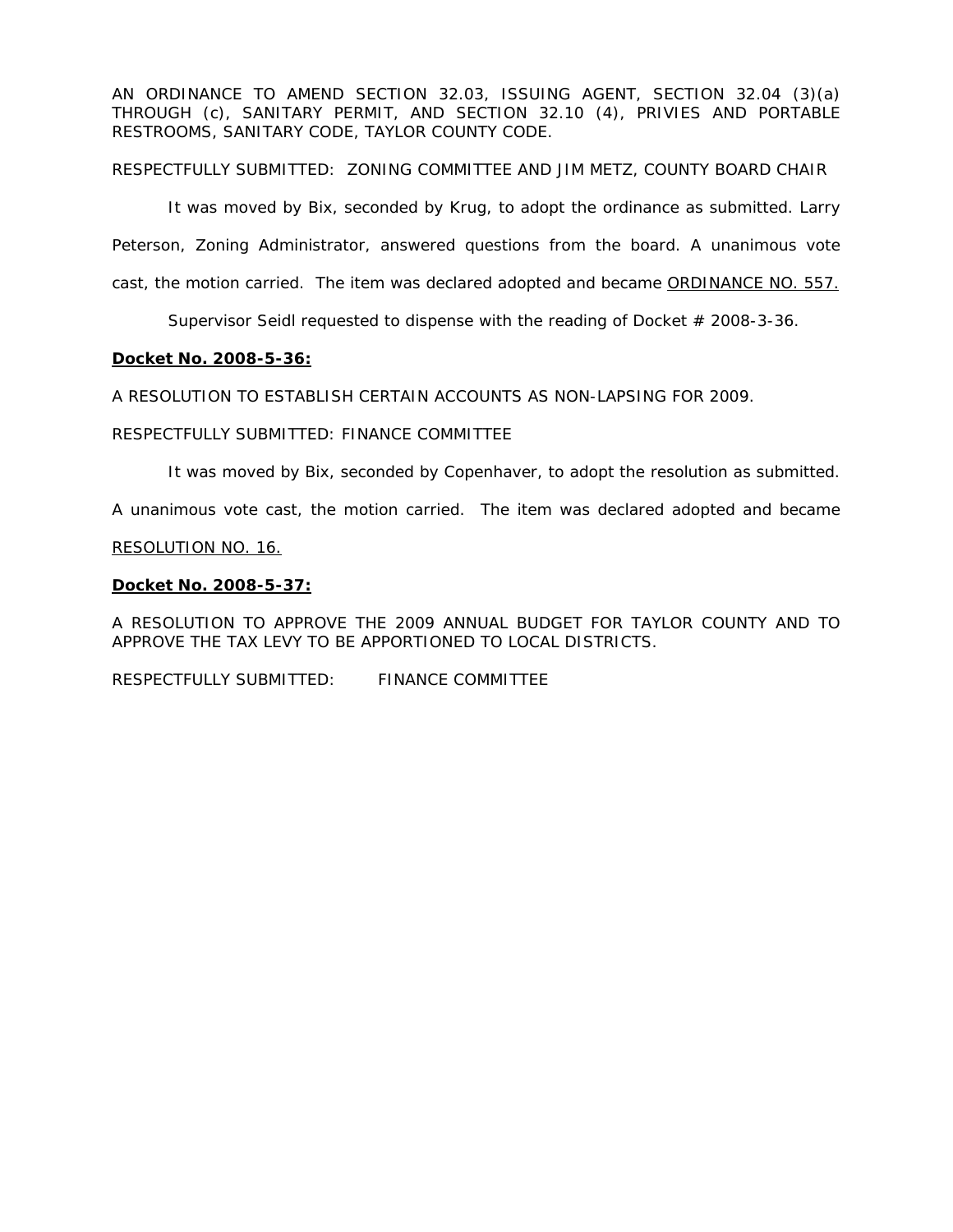# **TAYLOR COUNTY DEBT SERVICE REPORT**

General Government – As of December 31, 2008

|                                 | <b>Issue</b><br>Amount | <b>Interest</b><br>Rate | l ssue<br>Date | <b>Balance</b><br>12/31/07 | Levy<br>Principal | Levy<br><b>Interest</b> | Final<br>Payment |  |  |
|---------------------------------|------------------------|-------------------------|----------------|----------------------------|-------------------|-------------------------|------------------|--|--|
| <b>General Obligation Notes</b> |                        |                         |                |                            |                   |                         |                  |  |  |
| <b>Highway Projects</b>         | \$960,000              | 3.48%                   | 2/01/03        | \$430,000                  | \$100,000         | \$16,403                | 12/01/12         |  |  |
| <b>General Obligation Bonds</b> |                        |                         |                |                            |                   |                         |                  |  |  |
| <b>Refunding Bonds</b>          | \$7,335,000            | 3.84%                   | 3/01/06        | \$7,205,000                | \$460,000         | \$273,321               | 3/01/20          |  |  |
| <b>TOTALS:</b>                  |                        |                         |                | \$7,635,000                |                   | \$560,000 \$289,724     |                  |  |  |

## **TOTAL LEVY FOR DEBT SERVICE**

2008 - \$873,574 2009 - \$849,724 Maximum Allowed - \$1,612,661 Difference - (\$762,937) under amount allowed

## **TOTAL ALLOWABLE DEBT**

5% of full equalized value Calculated at  $$1,282,738,100 \times 5\% = $64,136,905$ Actual Debt as of 12-31-08 - \$7,635,000 Percent of allowed – 11.9%

## **2009 TAYLOR COUNTY ADOPTED BUDGET SUMMARY**

| <b>FUND</b>                                        | <b>FUND</b><br><b>DESCRIPTION</b>              | <b>ACTUAL</b><br>2007 | <b>BUDGETED</b><br>2008 | <b>ADOPTED</b><br>2009    | 2009 ADOPTED<br><b>TAX LEVY</b>         | <b>FUND</b><br><b>BALANCE</b>            | <b>FUND</b><br><b>BALANCE</b> |
|----------------------------------------------------|------------------------------------------------|-----------------------|-------------------------|---------------------------|-----------------------------------------|------------------------------------------|-------------------------------|
|                                                    | <b>EXPENDITURES</b>                            |                       |                         |                           |                                         |                                          |                               |
|                                                    | 101 General Government Operations \$10,955,314 |                       | \$9,990,336             | \$10,443,167              | \$5,292,125                             | \$4,185,496                              | \$3,986,709                   |
| 112                                                | Independent Auditing                           | 15,503                | 18,000                  | 20,000                    | 20,000                                  | 9,567                                    | 9,064                         |
| 113                                                | Fire Suppression                               | $\Omega$              | $\Omega$                | $\Omega$                  | 0                                       | 1,231                                    | 1,731                         |
|                                                    | 201 Housing Authority Programs                 | 143,309               | $\Omega$                | $\Omega$                  | $\Omega$                                | 258,131                                  | 2,666,106                     |
| 202                                                | <b>Nutrition Programs</b>                      | 555,151               | 523,044                 | 506.748                   | 12.910                                  | 97.706                                   | 84,074                        |
| 203                                                | Commission on Aging                            | 128,406               | 109,958                 | 143,295                   | 126,626                                 | 76,458                                   | 77,990                        |
| 204                                                | Ambulance Replacement                          | 135,973               | $\Omega$                | $\Omega$                  | $\Omega$                                | (32, 653)                                | (116, 395)                    |
| 301-309                                            | Debt Service                                   | 819.462               | 873.574                 | 849.724                   | 399.724                                 | $\Omega$                                 | $\Omega$                      |
| 601                                                | <b>Human Services</b>                          | 6,481,795             | 6,658,614               | 6,939,403                 | 834,762                                 | 630.867                                  | 815,482                       |
| 602                                                | Home Nursing                                   | 260,533               | 275,221                 | 233,464                   | 0                                       | 113,678                                  | 131,088                       |
| 701                                                | <b>Highway Operations</b>                      | 4,176,955             | 4,698,286               | 4,928,428                 | 2,341,780                               | 4,749,537                                | 5,341,936                     |
|                                                    | <b>TOTALS:</b>                                 | \$23,672,401          | \$23,147,033            | \$24,064,229              | \$9,027,927                             | \$10,090,018                             | \$12,997,785                  |
| <b>REVENUES</b>                                    |                                                |                       |                         |                           |                                         |                                          |                               |
|                                                    | 101 General Government Operations              | \$5,819,993           | \$4,952,596             | \$5,151,042               |                                         | MILL RATE PER \$1,000 OF EQUALIZED VALUE |                               |
|                                                    | 201 Housing Authority Programs                 | 212.467               | $\Omega$                | $\Omega$                  | 2007 MILL RATE: \$7.44                  |                                          |                               |
| 202                                                | <b>Nutrition Programs</b>                      | 529,147               | 506,362                 | 493,838                   | 2008 MILL RATE: \$7.01                  |                                          |                               |
| 203                                                | Commission on Aging                            | 28.248                | $\circ$                 | 16.669                    |                                         | 2009 MILL RATE: \$7.04                   |                               |
| 301-309                                            | Debt Service                                   | 299,999               | 400.000                 | 450,000                   |                                         |                                          |                               |
| 601                                                | <b>Human Services</b>                          | 6,043,848             | 5,881,071               | 6,104,641                 | EQUALIZED VALUE FOR COUNTY TAX PURPOSES |                                          |                               |
| 602                                                | Home Nursing                                   | 277.943               | 275,221                 | 233,464                   |                                         | 2007:<br>\$1,245,232,500                 |                               |
| 701                                                | <b>Highway Operations</b>                      | 2,531,031             | 2,402,422               | 2,586,648                 |                                         | 2008:<br>\$1,282,738,100                 |                               |
|                                                    | <b>TOTALS:</b>                                 | \$15,742,676          | \$14,417,672            | \$15,036,302              |                                         |                                          |                               |
| <b>TOTAL ADOPTED EXPENDITURES:</b><br>\$24,064,229 |                                                |                       |                         |                           |                                         | <b>COUNTY TAX LEVY</b>                   |                               |
| <b>TOTAL ADOPTED REVENUES:</b><br>\$15,036,302     |                                                |                       |                         | 2007 LEVY:<br>\$8,393,553 |                                         |                                          |                               |
| 2009 ADOPTED LEVY:<br>\$9,027,927                  |                                                |                       |                         | 2008 LEVY:<br>\$8,729,361 |                                         |                                          |                               |
|                                                    |                                                |                       |                         |                           | 2009 LEVY:                              | \$9,027,927                              |                               |

A copy of the entire 2009 Taylor County Budget as adopted, is available for public inspection at the County Clerk's office, Courthouse, Medford, Wisconsin during normal business hours.

**Bruce P. Strama, County Clerk**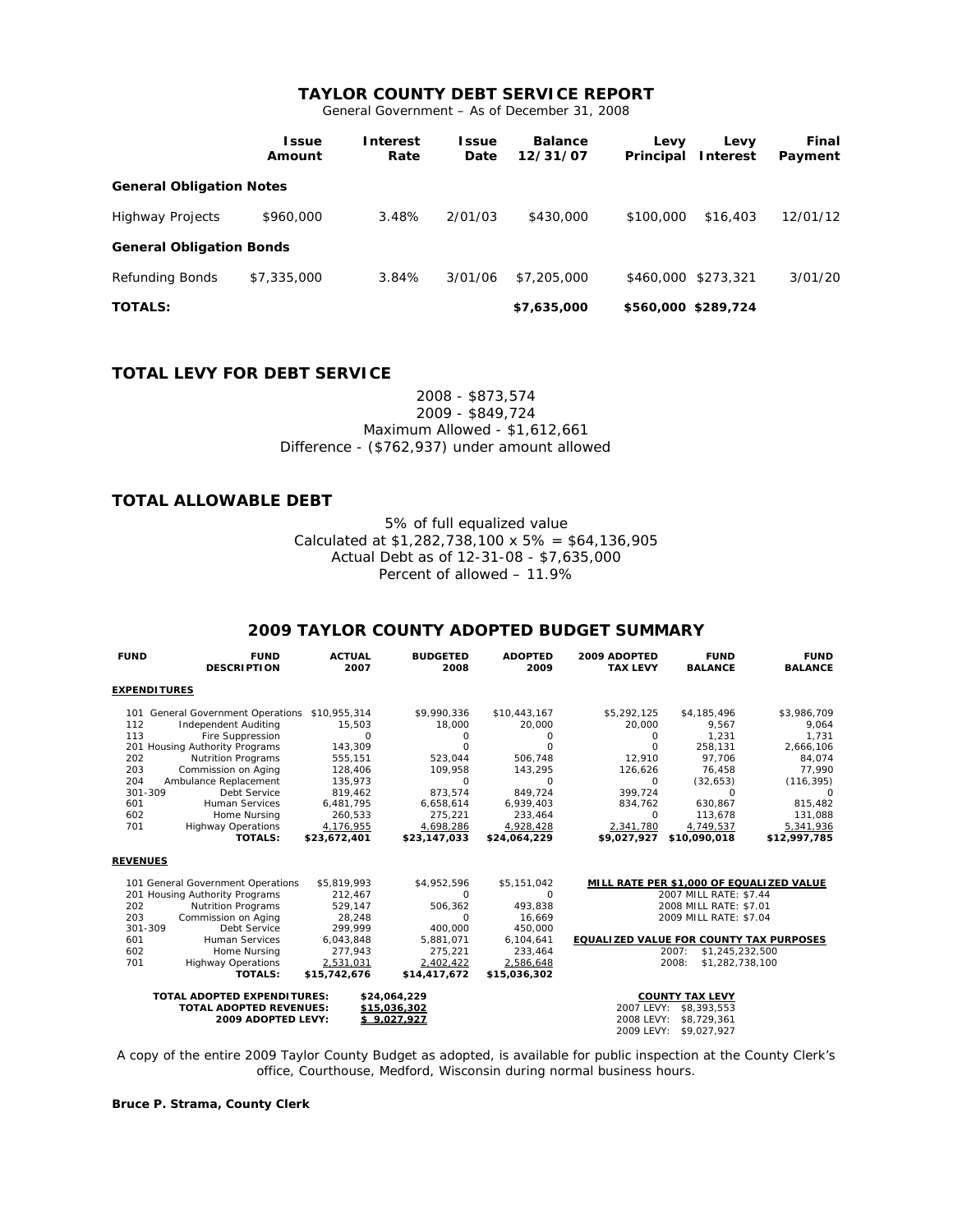It was moved by Zenner, seconded by Albrecht, to adopt the resolution as submitted with a tax levy of \$9,027,927 which is a 3.4% increase from the 2008 levy with a mill rate of \$7.04 per \$1,000 of equalized valuation, which is a 3 cent increase in mill rate from 2008. A roll call vote was cast, seventeen (17) voting aye, the item was declared adopted and became RESOLUTION NO. 17.

 It was moved by Bix, seconded by Albrecht, to adjourn subject to the call of the Chair. A unanimous vote cast, the motion carried. The meeting adjourned at 12:00 p.m.

Bruce P. Strama Taylor County Clerk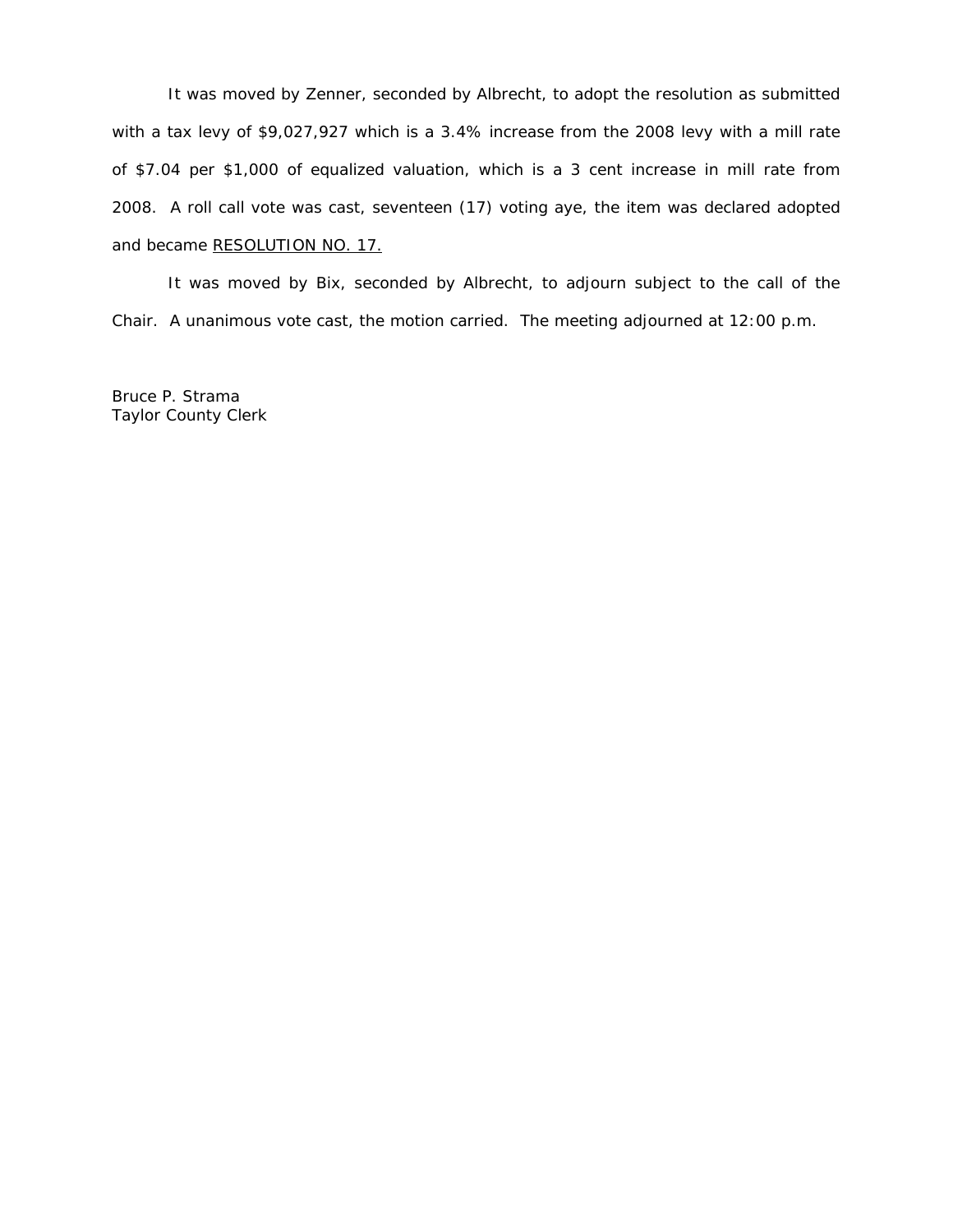# **TAYLOR COUNTY BOARD OF SUPERVISORS TUESDAY, SEPTEMBER 23, 2008 10:00 A.M.**

 The Taylor County Board of Supervisors was called to order at 10:00 a.m. by Chairman Jim Metz on Tuesday, September 23, 2008, in the Third Floor County Board Room, Taylor County Courthouse, 224 South Second Street, Medford, WI 54451.

 The Prayer of Divine Guidance was given by Pastor Pete Warmanen, St. Paul's Evangelical Lutheran Church, Medford, WI. The Pledge of Allegiance was led by Supervisor George Southworth. Roll call was taken with all seventeen members present. A quorum being present, the board was declared in session.

 It was moved by Bix, seconded by Krug, to approve the minutes of the June 25, 2008 Session as published. A unanimous vote cast, the motion carried.

 It was moved by Parent, seconded by Sweda, to approve the agenda with eleven agenda items. A unanimous vote cast, the motion carried.

 It was moved by Werner, seconded by Sweda, to nominate Jess Sackmann to the Highway Commissioner position. It was then moved by Thums, seconded by Southworth, to close the nominations. Seeing no further nominations, Jim Metz introduced Jess Sackmann to the board as the new Taylor County Highway Commissioner.

#### **Docket No. 2008-4-21:**

A RESOLUTION CHANGING SUPERVISORY DISTRICT BOUNDARIES IN DISTRICTS #3 AND #7 RESULTING FROM CITY OF MEDFORD ANNEXATIONS.

#### RESPECTFULLY SUBMITTED: JIM METZ, COUNTY BOARD CHAIR

It was moved by Seidl, seconded by Bix, to adopt the resolution as submitted. A unanimous vote cast, the motion carried. The item was declared adopted and became RESOLUTION NO. 6.

# **Docket No. 2008-4-22:**

A RESOLUTION RECOGNIZING THE WISCONSIN COURT SYSTEM JUROR APPRECIATION PROGRAM.

RESPECTFULLY SUBMITTED: JIM METZ, COUNTY BOARD CHAIR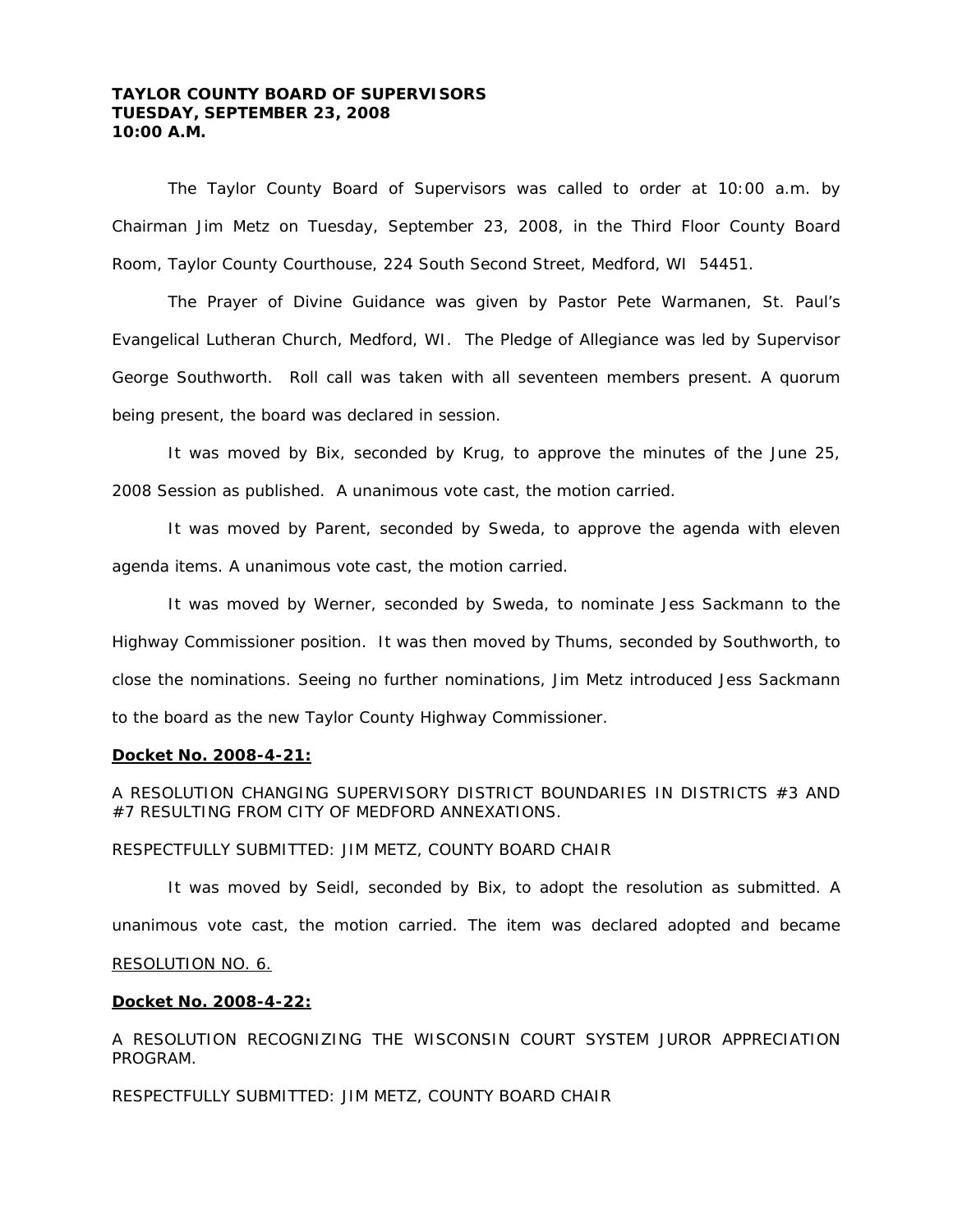It was moved by Parent, seconded by Zenner, to adopt the resolution as submitted.

A unanimous vote cast, the motion carried. The item was declared adopted and became

RESOLUTION NO. 7.

#### **Docket No. 2008-4-23:**

AN ORDINANCE TO AMEND SECTION 23.01(1)(a), DISPOSAL OF COUNTY PROPERTY, TAYLOR COUNTY CODE.

RESPECTFULLY SUBMITTED: INFORMATION TECHNOLOGY COMMITTEE AND FINANCE COMMITTEE AND JIM METZ, COUNTY BOARD CHAIR

It was moved by Sweda, seconded by Bizer, to adopt the ordinance as submitted. A

unanimous vote cast, the motion carried. The item was declared adopted and became

### ORDINANCE NO. 554.

#### **Docket No. 2008-4-24:**

A RESOLUTION FOR APPROVAL OF APPLICATION INTO FARMLAND PRESERVATION PROGRAM - BOLSTAD.

RESPECTFULLY SUBMITTED: LAND CONSERVATION COMMITTEE: Dave Krug, Scott Mildbrand, Tim Peterson, Don Purvis, Charles Zenner

It was moved by Zenner, seconded by Krug, to adopt the resolution as submitted. A

unanimous vote cast, the motion carried. The item was declared adopted and became

#### RESOLUTION NO. 8.

Supervisor Sweda requested to dispense with the reading of Docket No. 2008-4-25.

#### **Docket No. 2008-4-25:**

A RESOLUTION TO AUTHORIZE THE PURCHASE OF 20.3 ACRES OF LAND FOR ENTRY INTO THE TAYLOR COUNTY FOREST PROGRAM.

RESPECTFULLY SUBMITTED: FORESTRY & RECREATION COMMITTEE AND FINANCE **COMMITTEE** 

 It was moved by Sweda, seconded by Copenhaver, to adopt the resolution as submitted. Brad Ruesch was present to answer questions from the Board. A roll call vote was taken, thirteen (13) voting yes, four (4) voting no, (Southworth, Fuchs, Thums, Copenhaver), the motion carried. The item was declared adopted and became RESOLUTION

NO. 9.

# **Docket No. 2008-4-26:**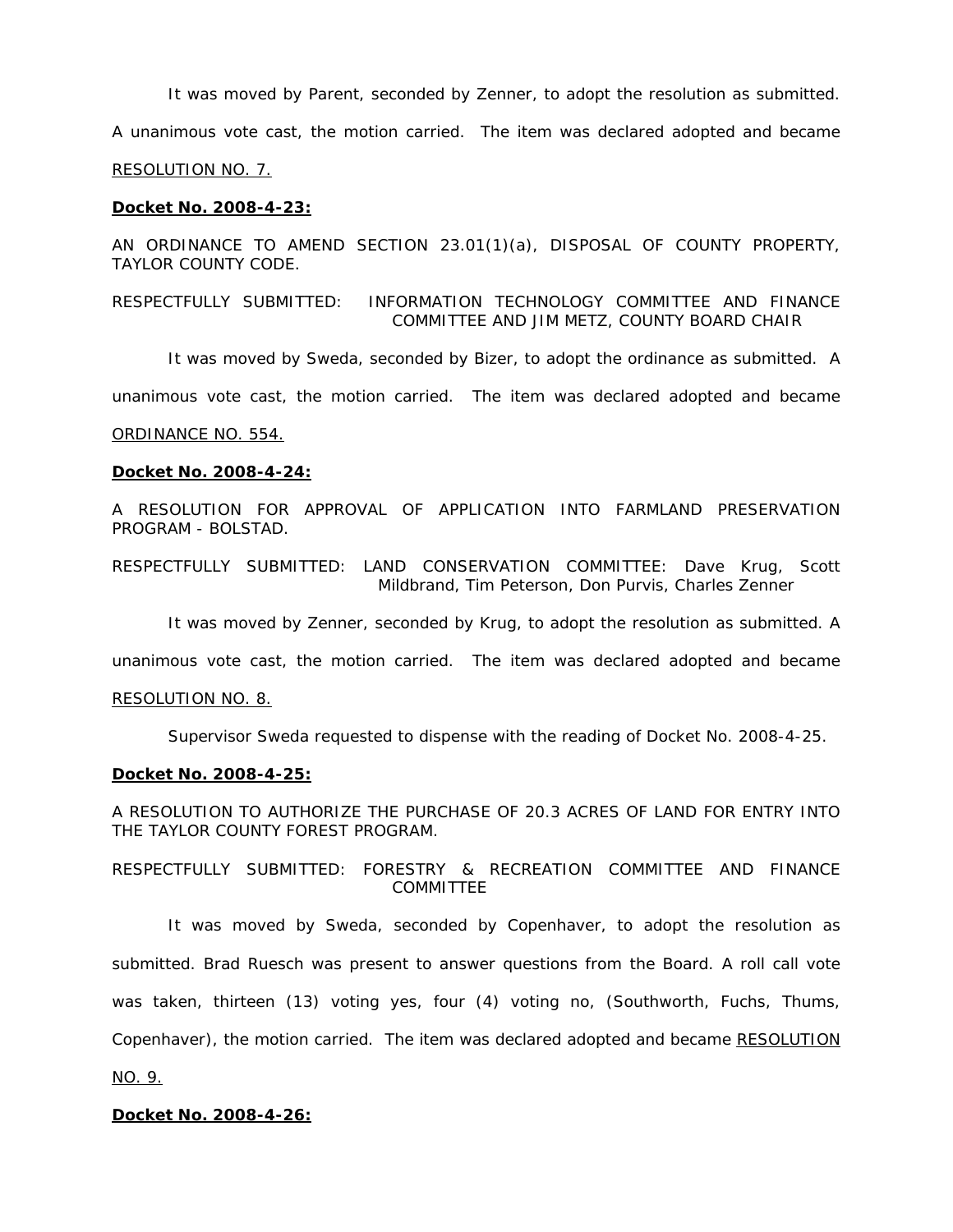A RESOLUTION FOR A PERPETUAL EASEMENT TO SANITARY DISTRICT #1 OF THE TOWN OF WESTBORO.

## RESPECTFULLY SUBMITTED: HIGHWAY COMMITTEE

It was moved by Lewis, seconded by Thums, to adopt the resolution as submitted. A

unanimous vote cast, the motion carried. The item was declared adopted and became

#### RESOLUTION NO. 10.

#### **Docket No. 2008-4-27:**

AN ORDINANCE TO AMEND SECTIONS 9.12, MEALS FOR PRISONERS, AND 9.14(1), HUBER BOARD CHARGE, SHERIFF'S DEPARTMENT, TAYLOR COUNTY CODE.

# RESPECTFULLY SUBMITTED: LAW ENFORCEMENT AND EMERGENCY SERVICES COMMITTEE AND JIM METZ, COUNTY BOARD CHAIR

It was moved by Sweda, seconded by Seidl, to adopt the ordinance as submitted.

Sheriff Bruce Daniels was present to answer questions from the board. Sixteen (16) voting

aye, one (1) voting no (Copenhaver), the motion carried. The item was declared adopted

and became ORDINANCE NO. 555.

#### **Docket No. 2008-4-28:**

A RESOLUTION TO SUPPORT THE STATE OF WISCONSIN DEVELOPMENT OF A CENTRAL DATABASE FOR PROVIDERS TO ENTER AND CHECK DISPENSING OF CONTROLLED SUBSTANCES.

## RESPECTFULLY SUBMITTED: BOARD OF HEALTH

It was moved by Bix, seconded by Bizer, to adopt the resolution as submitted. A

unanimous vote cast, the motion carried. The item was declared adopted and became

#### RESOLUTION NO. 11.

#### **Docket No. 2008-4-29:**

AN ORDINANCE TO CREATE SECTIONS 40.07 (1) through (5), TOBACCO FREE COUNTY BUILDINGS AND VEHICLES, COUNTY OFFICES AND BUILDINGS, TAYLOR COUNTY CODE.

RESPECTFULLY SUBMITTED: BOARD OF HEALTH AND JIM METZ, COUNTY BOARD **CHAIR** 

 It was moved by Metz, seconded by Werner, to table the ordinance. A roll call vote was taken, nine (9) voting no, eight (8) voting yes (Werner, Zenner, Albrecht, Fuchs, Beadles, Copenhaver, Sweda, Metz), the motion failed. It was then moved by Bix, seconded by Seidl, to adopt the ordinance as submitted. A roll call vote cast, Supervisor Werner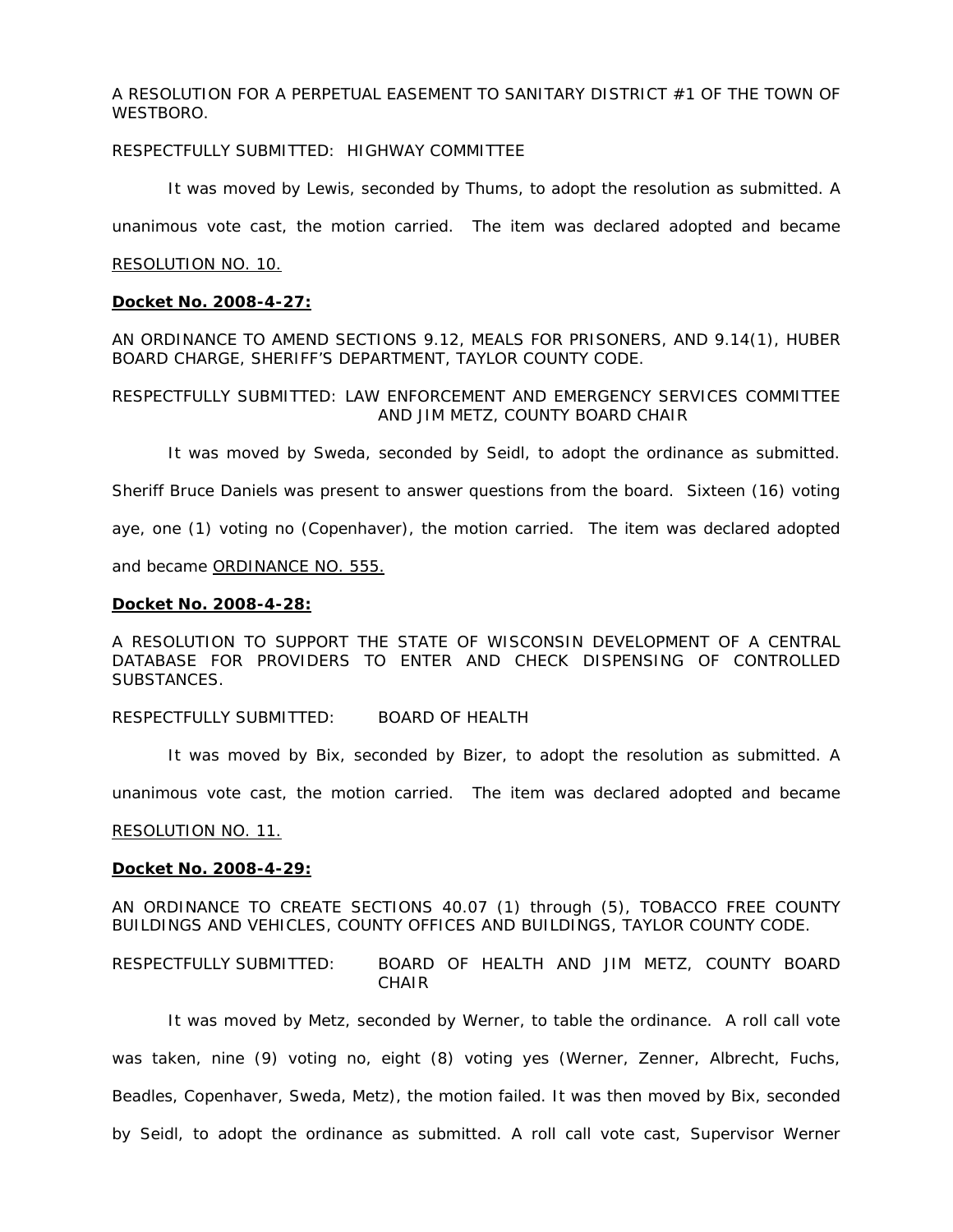initially passed, Supervisor Bix initially voted no and changed her vote to yes before the final tally of the vote. The final vote was eleven (11) voting aye, six (6) voting no (Zenner, Fuchs, Beadles, Copenhaver, Sweda, Metz), the motion carried. The item was declared adopted and became ORDINANCE NO. 556.

 Supervisor Sweda requested to dispense with the reading of the Taylor County Forest Annual Work Plan 2009. It was moved by Bix, seconded by Albrecht, to approve the Taylor County Forest Annual Work Plan 2009. A unanimous vote cast, the motion carried.

 Supervisor Bix requested to dispense with the reading of the 2007 Annual Report – Taylor County Human Services Department. It was moved by Bix, seconded by Seidl, to approve the 2007 Annual Report – Taylor County Human Services Department. A unanimous vote cast, the motion carried.

 It was moved by Bix, seconded by Albrecht, to adjourn subject to the call of the Chair. A unanimous vote cast, the motion carried. The meeting adjourned at 11:20 a.m.

Bruce P. Strama Taylor County Clerk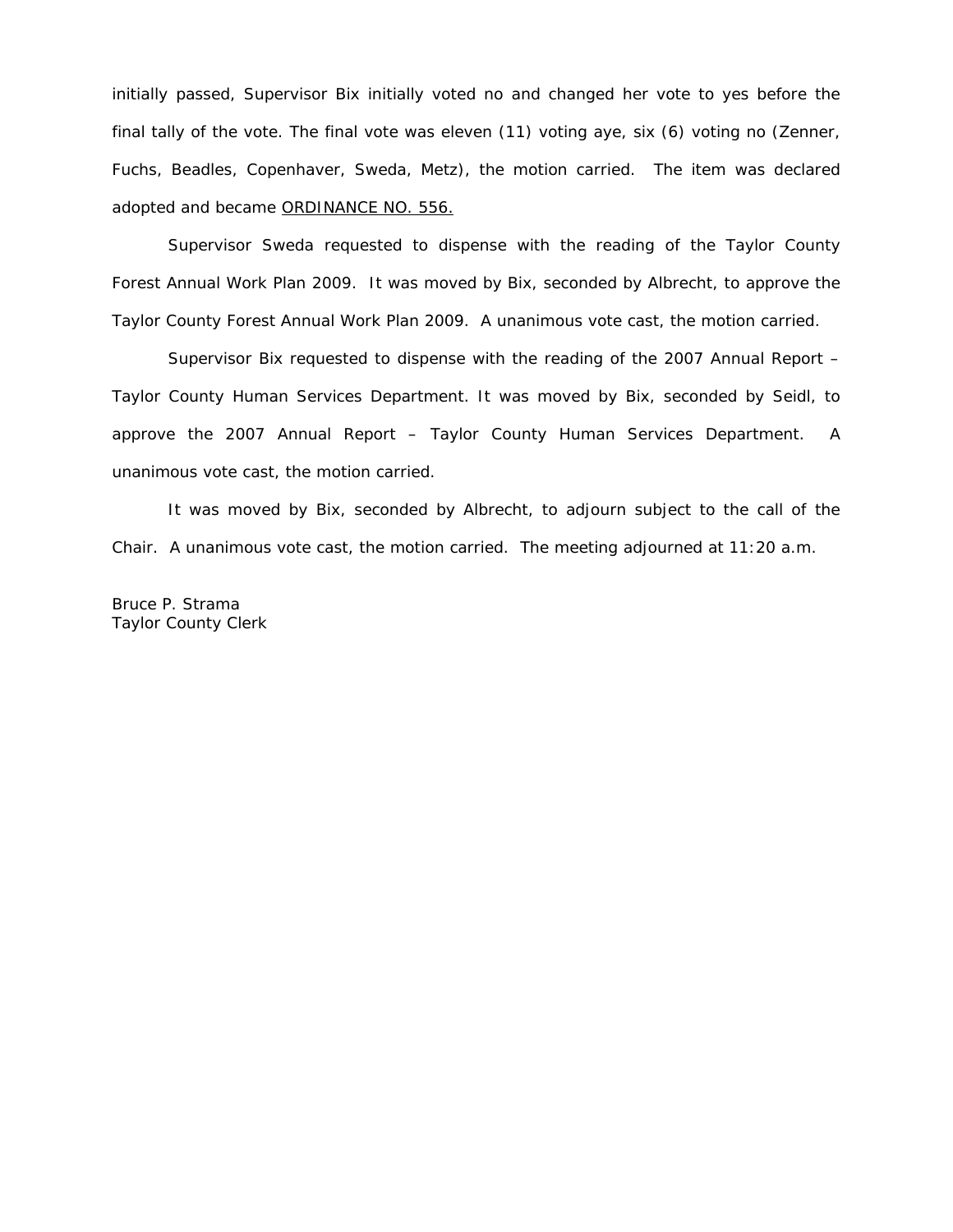# **TAYLOR COUNTY BOARD OF SUPERVISORS TUESDAY, JUNE 25, 2008 10:00 A.M.**

 The Taylor County Board of Supervisors was called to order at 10:00 a.m. by Chairman Jim Metz on Wednesday, June 25, 2008, in the Third Floor County Board Room, Taylor County Courthouse, 224 South Second Street, Medford, WI 54451.

 The Prayer of Divine Guidance was given by Pastor Brian Michael, Medford United Pentecostal Church, Medford, WI. The Pledge of Allegiance was led by Supervisor Fred Parent. Roll call was taken with sixteen members present. Supervisor Lester Lewis was on an excused absence. A quorum being present, the board was declared in session.

 It was moved by Beadles, seconded by Seidl, to approve the minutes of the April 15, 2008 Session as published. A unanimous vote cast, the motion carried.

 It was moved by Parent, seconded by Seidl, to approve the agenda with nine agenda items. A unanimous vote cast, the motion carried.

# **Report of Buildings, Grounds, and Parks Committee and Airport Committee (Item 2008-2-10):**

 We your Buildings, Grounds, and Parks Committee and Airport Committee to whom were referred the item 2008-2-10, an ordinance to amend Section 2.08(1)(a), Buildings, Grounds, and Parks Committee, Taylor County Code, recommends the same be accepted, as amended. The amendment to Section 2.08(1)(a) would be the following sentence added to the end of the section: The Buildings, Grounds, and Parks Department will also assist other county departments if requested and time permits.

# RESPECTFULLY SUBMITTED: BUILDINGS, GROUNDS, AND PARKS COMMITTEE & AIRPORT COMMITTEE

It was moved by Zenner, seconded by Werner, to approve the report of the Buildings, Grounds, and Parks Committee and Airport Committee and adopt the ordinance as amended. A unanimous vote cast, the motion carried. The item was declared adopted, as amended, and became ORDINANCE NO. 547.

## **Docket No. 2008-3-11:**

A RESOLUTION IN MEMORY OF JEAN BOXRUCKER.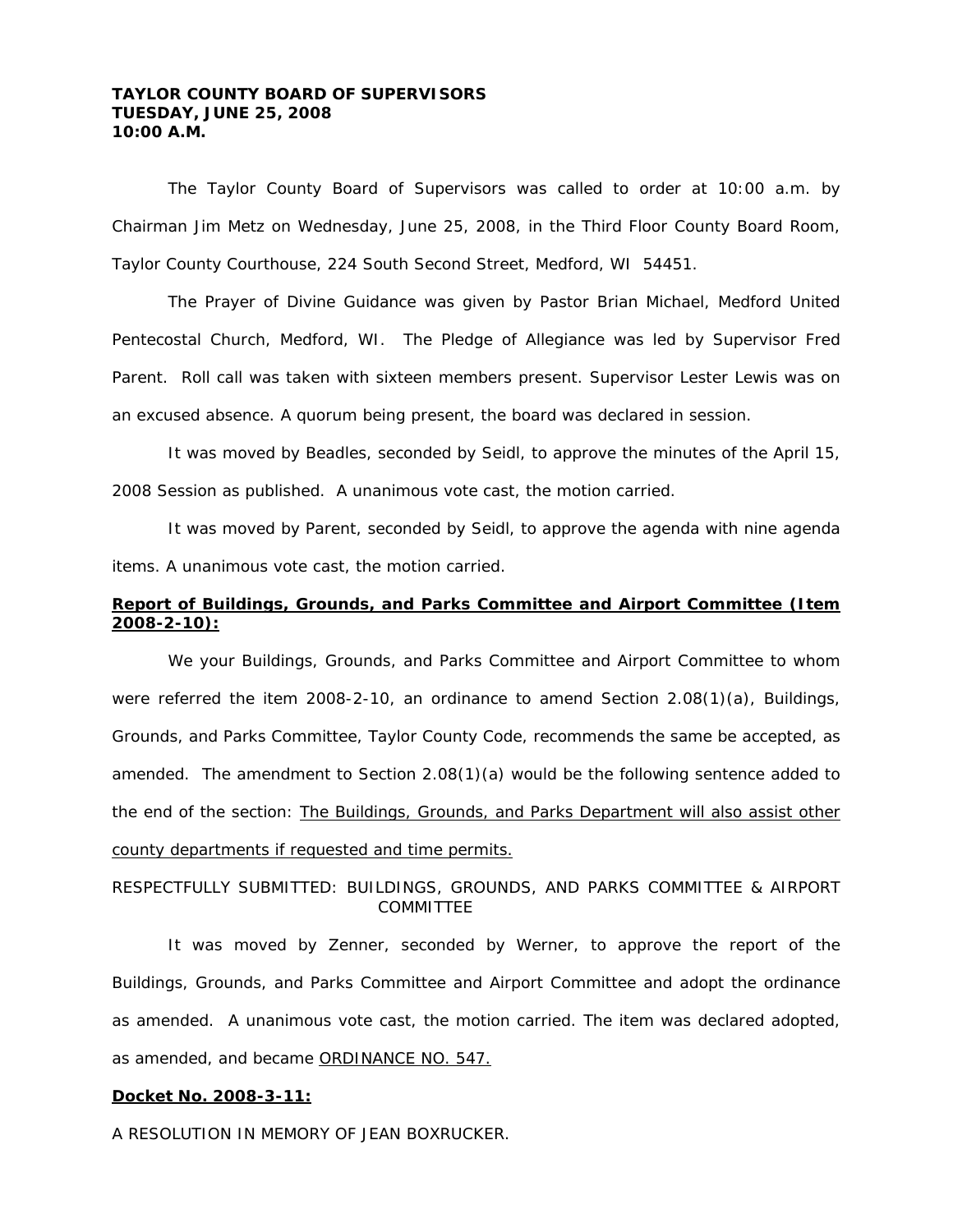### RESPECTFULLY SUBMITTED: JIM METZ, CHAIR

It was moved by Bix, seconded by Zenner, to adopt the resolution as submitted. A

unanimous vote cast, the motion carried. The item was declared adopted and became

### RESOLUTION NO. 3.

## **Docket No. 2008-3-12:**

AN ORDINANCE TO AMEND SECTION 44.01(2), DEFINITIONS, ALL-TERRAIN VEHICLE, COUNTY SNOWMOBILE/ATV REGULATIONS, TAYLOR COUNTY CODE.

## RESPECTFULLY SUBMITTED: FORESTRY AND RECREATION COMMITTEE & JIM METZ, COUNTY BOARD CHAIR

It was moved by Bizer, seconded by Mildbrand, to adopt the ordinance as submitted.

A unanimous vote cast, the motion carried. The item was declared adopted and became

### ORDINANCE NO. 548.

#### **Docket No. 2008-3-13:**

AN ORDINANCE TO AMEND SECTION 29.01 (5)(b), STATUTORY AUTHORIZATION, FINDING OF FACT, STATEMENT OF PURPOSE, TITLE AND GENERAL PROVISIONS, FLOODPLAIN ZONING, TAYLOR COUNTY CODE.

RESPECTFULLY SUBMITTED: ZONING COMMITTEE & JIM METZ, COUNTY BOARD CHAIR

It was moved by Fuchs, seconded by Seidl, to adopt the ordinance as submitted. A

unanimous vote cast, the motion carried. The item was declared adopted and became

#### ORDINANCE NO. 549.

Supervisor Sweda requested to dispense with the reading of Docket No. 2008-3-14.

#### **Docket No. 2008-3-14:**

AN ORDINANCE REPEALING CHAPTER 61, RURAL ROAD AND BUILDING IDENTIFICATION, TAYLOR COUNTY CODE, AND RENAMING AND RECREATING CHAPTER 61, UNIFORM ADDRESSING SYSTEM, TAYLOR COUNTY CODE.

## RESPECTFULLY SUBMITTED: LAW ENFORCEMENT & EMERGENCY SERVICES COMMITTEE, ZONING COMMITTEE & JIM METZ, COUNTY BOARD CHAIR

 It was moved by Seidl, seconded by Werner, to adopt the ordinance as submitted. A roll call vote cast, eleven (11) voting aye, five (5) voting no, (Bix, Albrecht, Bizer, Copenhaver, Krug), one (1) absent, (Lewis), the motion carried. The item was declared adopted and became ORDINANCE NO. 550.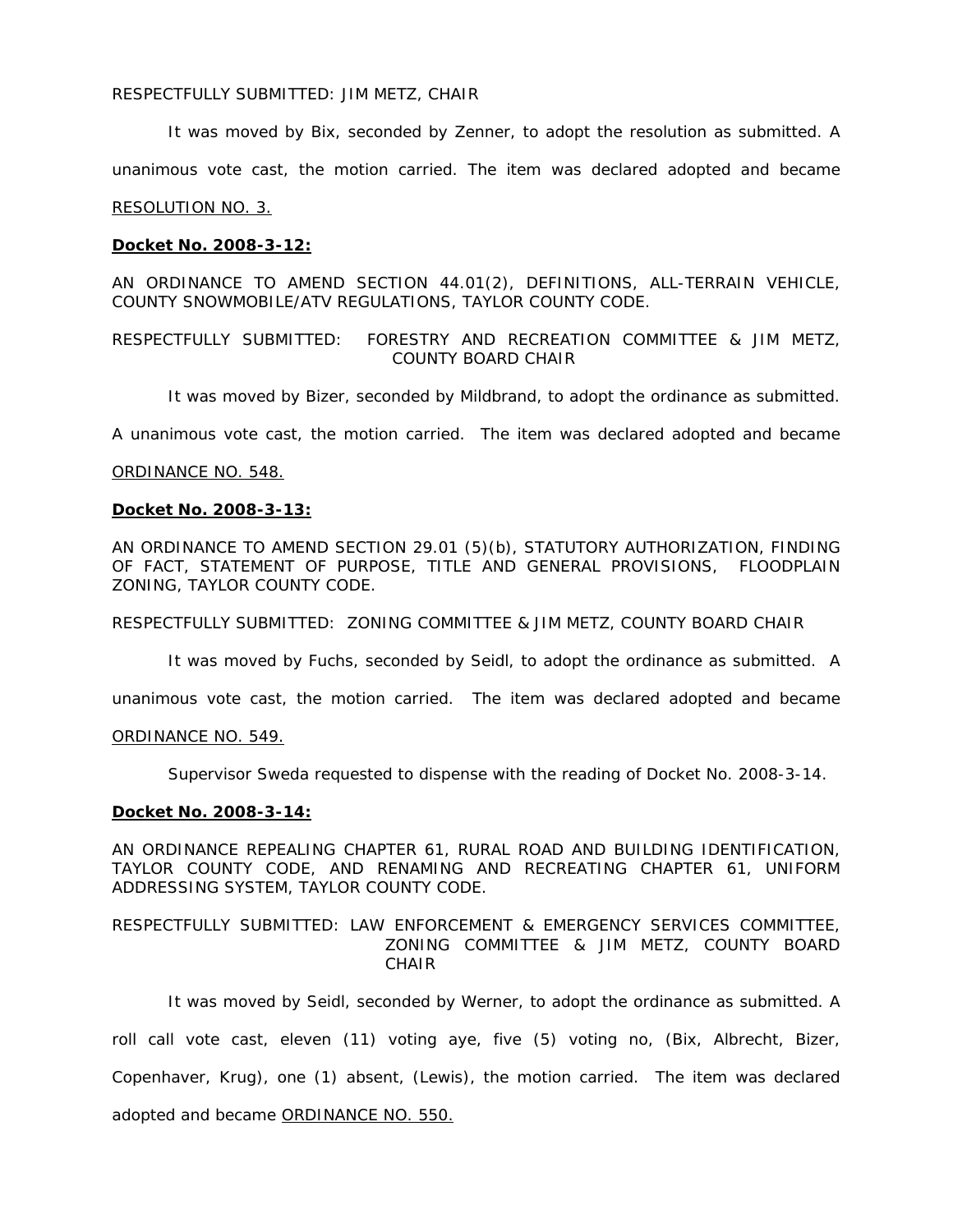Chairman Metz introduced Ed Boxrucker to the board and presented the resolution for Jean Boxrucker to him.

## **Docket No. 2008-3-15:**

## *A RESOLUTION AUTHORIZING FUNDING FOR A COUNTYWIDE RURAL SIGNING PROJECT.*

# RESPECTFULLY SUBMITTED: FINANCE COMMITTEE & LAW ENFORCEMENT AND EMERGENCY SERVICES COMMITTEE & ZONING COMMITTEE

 It was moved by Sweda, seconded by Thums, to adopt the resolution as submitted. It was then moved by Thums to amend to limit the amount to \$140,000. The motion failed for lack of a second. It was then moved by Thums, seconded by Bix, to amend the resolution to limit the amount of \$140,000 from the powerline money and the remaining \$66,000 to come from the Forestry Administration account. A roll call vote was taken, eleven (11) voting no, five (5) voting yes, (Bix, Zenner, Albrecht, Thums, Copenhaver), one (1) absent, (Lewis), the motion failed. A roll call vote was taken on the original resolution, fourteen (14) voting aye, two (2) voting no (Bix, Thums), one (1) absent, (Lewis), the motion carried. The item was declared adopted and became RESOLUTION NO. 4.

## **Docket No. 2008-3-16:**

AN ORDINANCE TO CREATE SECTIONS 40.07 (1) through (5), TOBACCO FREE COUNTY BUILDINGS AND VEHICLES, COUNTY OFFICES AND BUILDINGS, TAYLOR COUNTY CODE.

RESPECTFULLY SUBMITTED: BOARD OF HEALTH & BUILDINGS, GROUNDS AND PARKS COMMITTEE & JIM METZ, COUNTY BOARD CHAIR

It was moved by Krug, seconded by Thums, to adopt the ordinance as submitted. It was then moved by Thums, seconded by Bix, to add the Multipurpose Building to Section 40.07 (2)(b) as item number 6 but not to be enforced during the Taylor County Fair. Thums withdrew his motion to amend, Bix withdrew her second. A motion was made by Beadles, seconded by Zenner, to table the ordinance.

## **Docket No. 2008-3-17:**

A RESOLUTION CHANGING SUPERVISORY DISTRICT BOUNDARIES IN DISTRICTS #1 AND #5 RESULTING FROM CITY OF MEDFORD ANNEXATIONS.

RESPECTFULLY SUBMITTED: JIM METZ, COUNTY BOARD CHAIR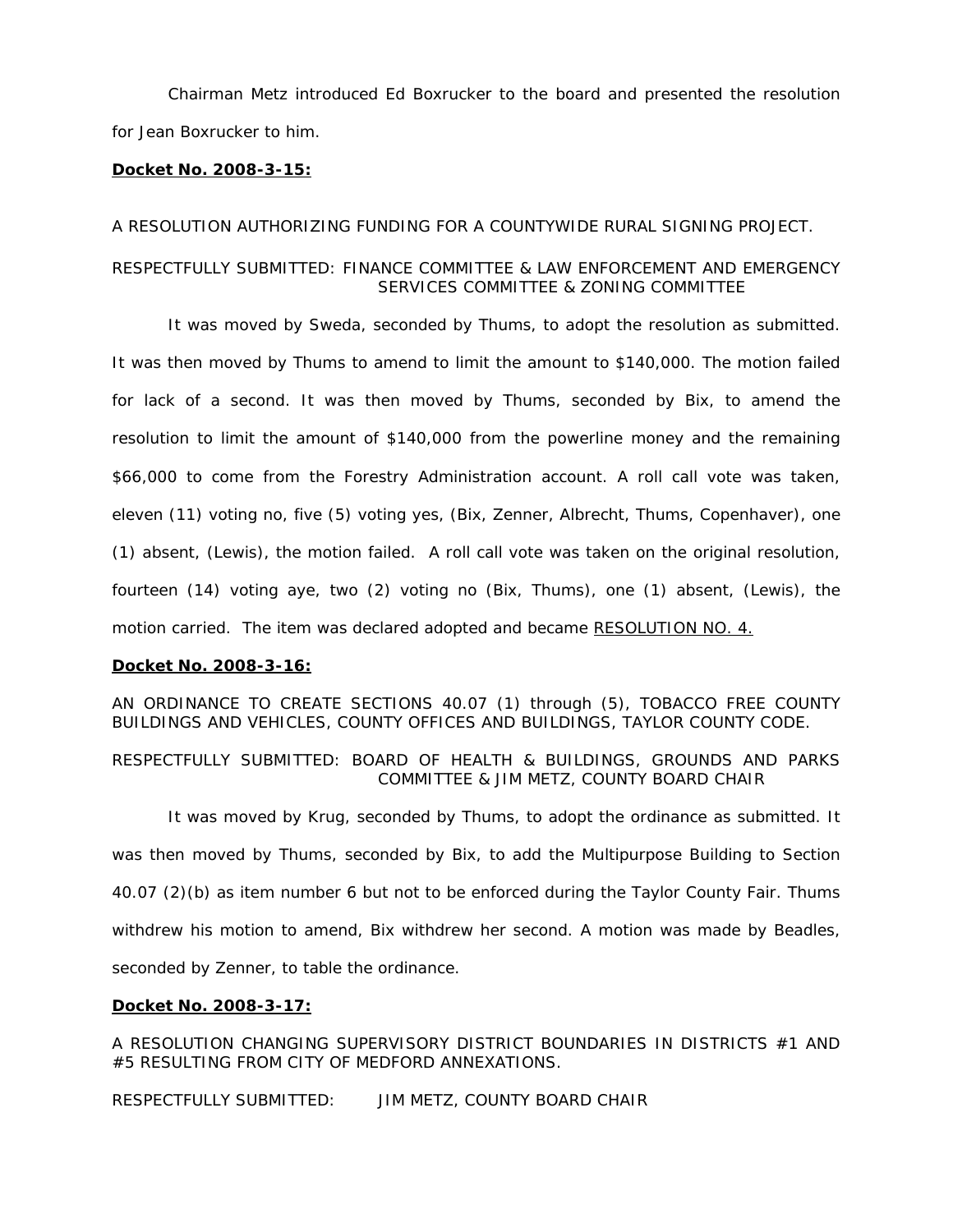It was moved by Parent, seconded by Bix, to adopt the resolution as submitted. A unanimous vote cast, the motion carried. The item was declared adopted and became RESOLUTION NO. 5.

#### **Docket No. 2008-3-18:**

AN ORDINANCE TO AMEND SECTION 18.02(3), TERM, HIGHWAY ADMINISTRATION, TAYLOR COUNTY CODE.

## RESPECTFULLY SUBMITTED: PERSONNEL COMMITTEE & HIGHWAY COMMITTEE & JIM METZ, COUNTY BOARD CHAIR

 It was moved by Sweda, seconded by Zenner, to adopt the ordinance as submitted. It was then moved by Krug, seconded by Albrecht, to amend the ordinance to change the appointment term from two (2) years to four (4) years. A roll call vote was taken on the amendment, fourteen (14) voting aye, two (2) voting no, (Fuchs, Beadles), one (1) absent, (Lewis), the motion carried. A roll call vote was taken on the resolution as amended, thirteen (13) voting aye, three (3) voting no, (Southworth, Bizer, Beadles), one (1) absent, (Lewis), the motion carried. The item was declared adopted and became ORDINANCE NO. 551.

#### **Docket No. 2008-3-19:**

AN ORDINANCE TO AMEND SECTION 3.08(1), LIMITED TERM EMPLOYEES, COUNTY EMPLOYMENT, TAYLOR COUNTY CODE.

RESPECTFULLY SUBMITTED: PERSONNEL COMMITTEE & JIM METZ, COUNTY BOARD CHAIR

 It was moved by Zenner, seconded by Krug, to adopt the ordinance as submitted. A unanimous vote cast, the motion carried. The item was declared adopted and became ORDINANCE NO. 552.

# **Docket No. 2008-3-20:**

AN ORDINANCE TO CREATE SECTION 3.075(4)(b), VOLUNTARY VACATION DONATION, VACATION, COUNTY EMPLOYMENT, TAYLOR COUNTY CODE.

RESPECTFULLY SUBMITTED: PERSONNEL COMMITTEE & JIM METZ, COUNTY BOARD CHAIR

 It was moved by Parent, seconded by Seidl, to adopt the ordinance as submitted. It was moved by Beadles, seconded by Thums, to amend the last sentence in Section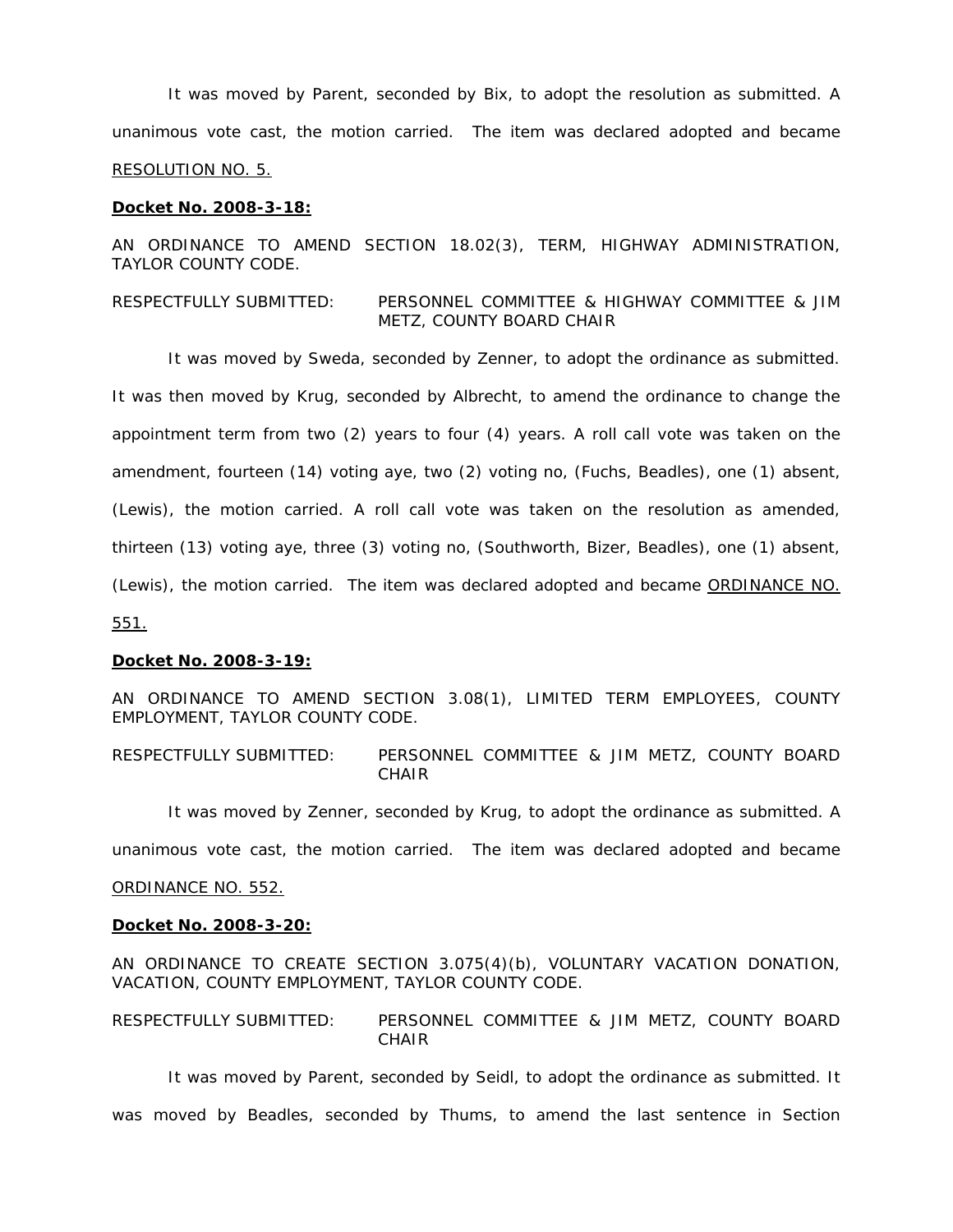$3.075(4)(b)3$  to read as follows: This example  $e$ ould would be used vice versa where the donor earns less per hour than the recipient employee.) A unanimous vote cast, the motion carried. A vote was taken on the ordinance as amended, a unanimous vote cast, the motion carried. The item was declared adopted and became ORDINANCE NO. 553.

 It was moved by Albrecht, seconded by Bix, to adjourn subject to the call of the Chair. A unanimous vote cast, the motion carried. The meeting adjourned at 11:32 a.m.

Bruce P. Strama Taylor County Clerk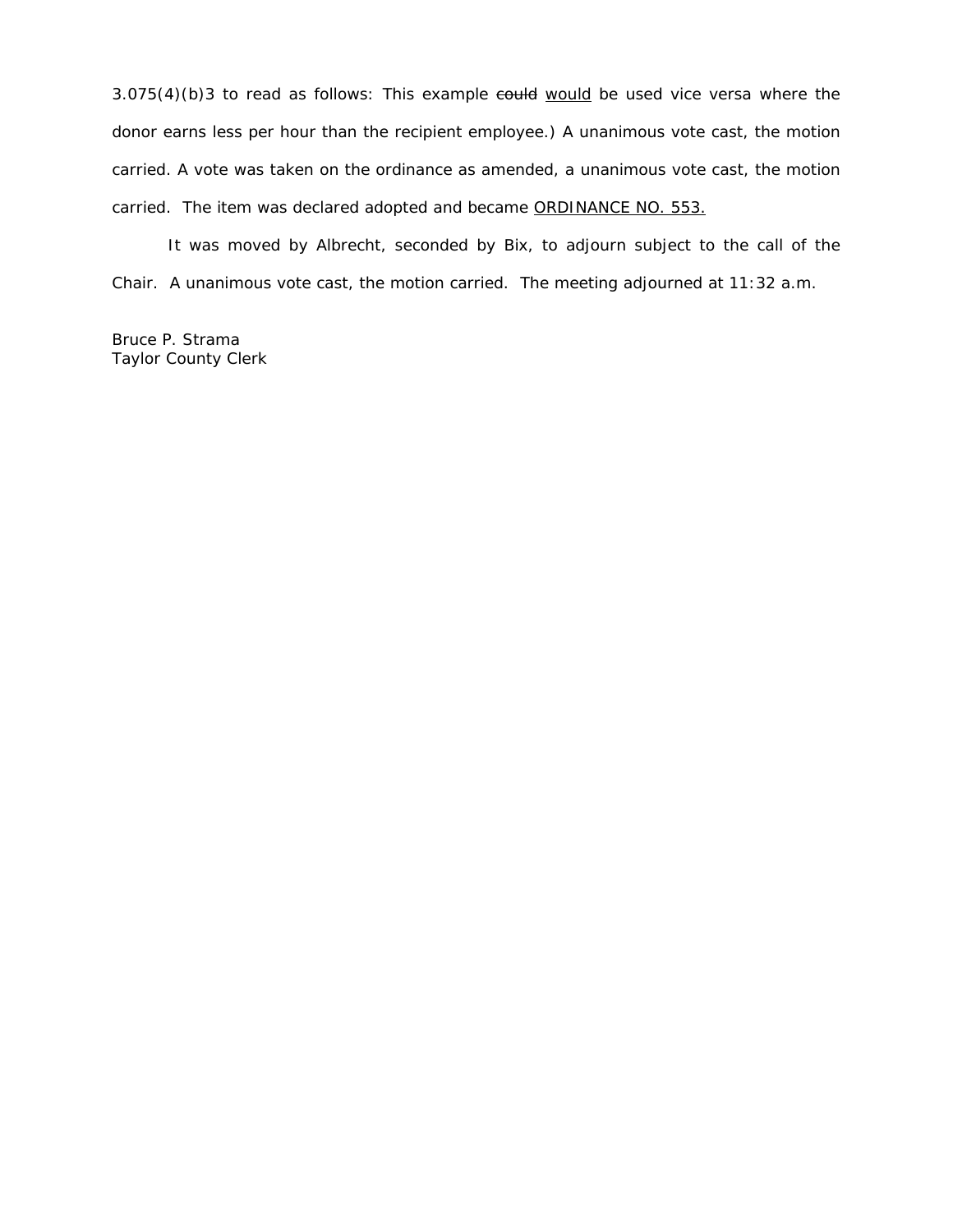# **TAYLOR COUNTY BOARD OF SUPERVISORS TUESDAY, APRIL 15, 2008 9:30 A.M.**

 The Taylor County Board of Supervisors was called to order at 9:30 a.m. by Chairman Jim Metz on Tuesday, April 15, 2008, in the Third Floor County Board Room, Taylor County Courthouse, 224 South Second Street, Medford, WI 54451.

 Roll call was taken by County Clerk Bruce Strama. Seventeen members were present. A quorum being present, the Board was declared in session.

# **CERTIFICATE OF DETERMINATION OF PERSONS ELECTED**

We do, therefore, determine and certify the following named persons having received the greatest number of votes for the respective office for which each was a candidate, are hereby declared to be elected to said offices, to wit:

- DISTRICT 1: Fred Parent
- DISTRICT 2: James G. Seidl
- DISTRICT 3: Mary K. Bix
- DISTRICT 4: Jim Metz
- DISTRICT 5: John Werner III
- DISTRICT 6: Scott M. Mildbrand
- DISTRICT 7: George Southworth
- DISTRICT 8: Charles Zenner
- DISTRICT 9: Diane J. Albrecht
- DISTRICT 10: Dave Bizer
- DISTRICT 11: Dennis J. Fuchs
- DISTRICT 12: Rolland Thums
- DISTRICT 13: Lester Lewis
- DISTRICT 14: Allen Beadles
- DISTRICT 15: Scott Copenhaver
- DISTRICT 16: Joe Sweda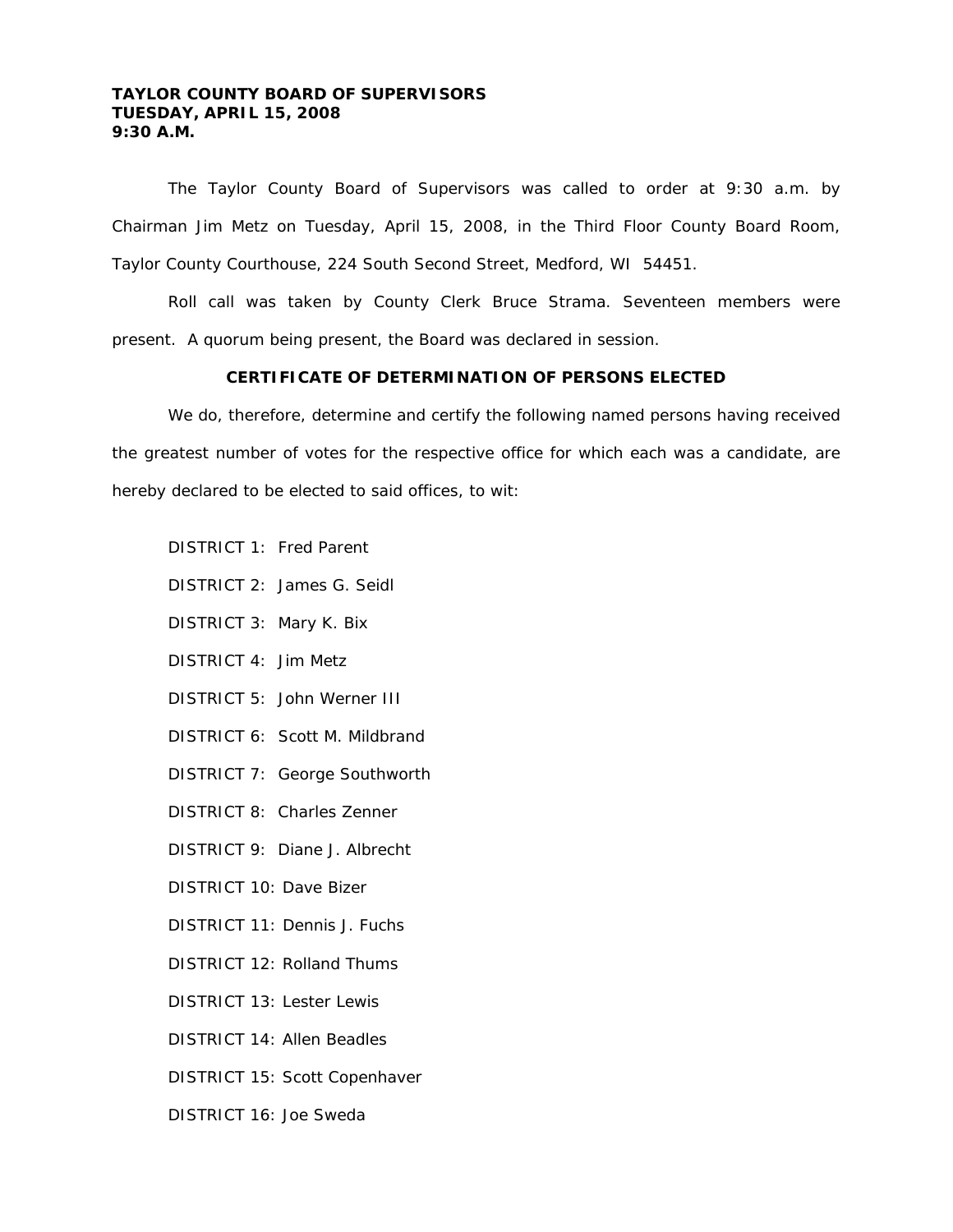DISTRICT 17: David Krug

WITNESS our hands at the office of the Taylor County Clerk, at Medford, Wisconsin, in said county this  $3<sup>rd</sup>$  day of April, in the year of our Lord, Two Thousand Eight.

BOARD OF CANVASSERS: Bruce Strama, County Clerk; Ray A. Mallo, Democrat; Jon S. Olson, Republican.

 Chairman Jim Metz introduced Judge Ann Knox-Bauer to the board. County Board members were sworn in by Judge Ann Knox-Bauer and acknowledged their oaths of office.

The Prayer of Divine Guidance was given by Father Gerard Willger, Holy Rosary

Catholic Church, Medford, WI. The Pledge of Allegiance was led by Supervisor David Bizer.

It was moved by Bix, seconded by Zenner to approve the minutes of the March 11,

2008 Session as published. A unanimous vote cast, the motion carried.

It was moved by Parent, seconded by Werner, to approve the agenda with twenty-

one (21) items. A unanimous vote cast, the motion carried.

There was no correspondence to be read.

Chairman Jim Metz presented plaques to Wayne Lato and Mike Roiger to recognize

their years of service to the Taylor County Board of Supervisors.

 Chairman Jim Metz introduced Mary Williams, State Representative, who was able to be present at today's meeting of the County Board.

 A motion was made by Sweda, seconded by Southworth to approve Chapter 2, Rules of the Board without any changes being made at this time. A unanimous vote cast, the motion carried.

Marie Koerner and Brad Ruesch were appointed as ballot clerks.

The first order of business was the election of the County Board Chair.

## **COUNTY BOARD CHAIR NOMINATIONS:**

Jim Metz, Jim Seidl, Chuck Zenner

## **COUNTY BOARD CHAIR ELECTION:**

Metz  $-12$ ; Seidl  $-3$ , Zenner  $-2$ 

Supervisor Metz was declared the County Board Chair.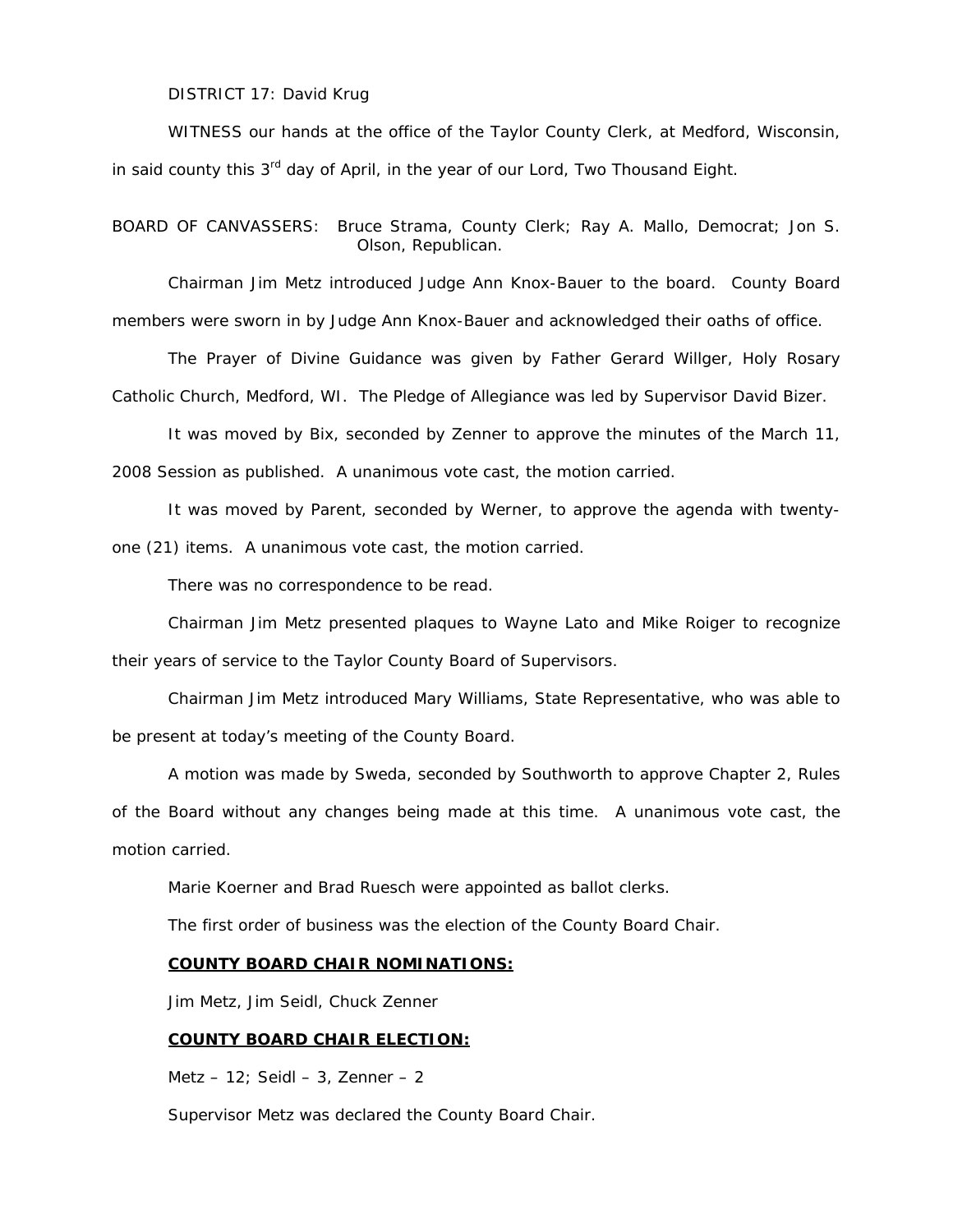# **1ST VICE CHAIR NOMINATIONS:**

Joe Sweda, Jim Seidl, Lester Lewis

Supervisor Lewis declined the nomination.

# **1ST VICE CHAIR ELECTION:**

 $1^{ST}$  BALLOT: Sweda – 11; Seidl – 6

Supervisor Sweda was declared the 1<sup>st</sup> Vice Chair.

# **2ND VICE CHAIR NOMINATIONS:**

Jim Seidl, Allen Beadles, Dave Bizer, Chuck Zenner

# **2ND VICE CHAIR ELECTION:**

 $1<sup>ST</sup>$  BALLOT: Seidl – 3, Beadles – 10, Bizer – 0, Zenner – 4

Supervisor Beadles was declared the 2<sup>nd</sup> Vice Chair.

# **1ST MEMBER & CHAIR OF HIGHWAY COMM. NOMINATIONS:**

Chuck Zenner, Allen Beadles

# **1ST MEMBER & CHAIR OF HIGHWAY COMM. ELECTION:**

 $1^{ST}$  BALLOT: Zenner – 10, Beadles - 7

Supervisor Zenner was declared the  $1<sup>st</sup>$  Member & Chair of the Highway Committee

# **2ND MEMBER OF HIGHWAY COMM. NOMINATIONS:**

Allen Beadles, John Werner, Joe Sweda, Dennis Fuchs, George Southworth, Dave

Bizer, Lester Lewis

Supervisor Lewis declined the nomination.

# **2ND MEMBER OF HIGHWAY COMM. ELECTION:**

 $1^{ST}$  BALLOT: Beadles – 3, Werner – 4, Sweda – 5, Fuchs – 2, Southworth – 1, Bizer

– 2

 $2^{ND}$  BALLOT: Beadles – 2, Werner – 3, Sweda – 10, Fuchs – 1, Southworth – 1, Bizer

– 0

Supervisor Sweda was declared the 2<sup>nd</sup> Member of the Highway Committee.

# **3RD MEMBER OF HIGHWAY COMM. NOMINATIONS:**

John Werner, Allen Beadles, Dennis Fuchs, Dave Bizer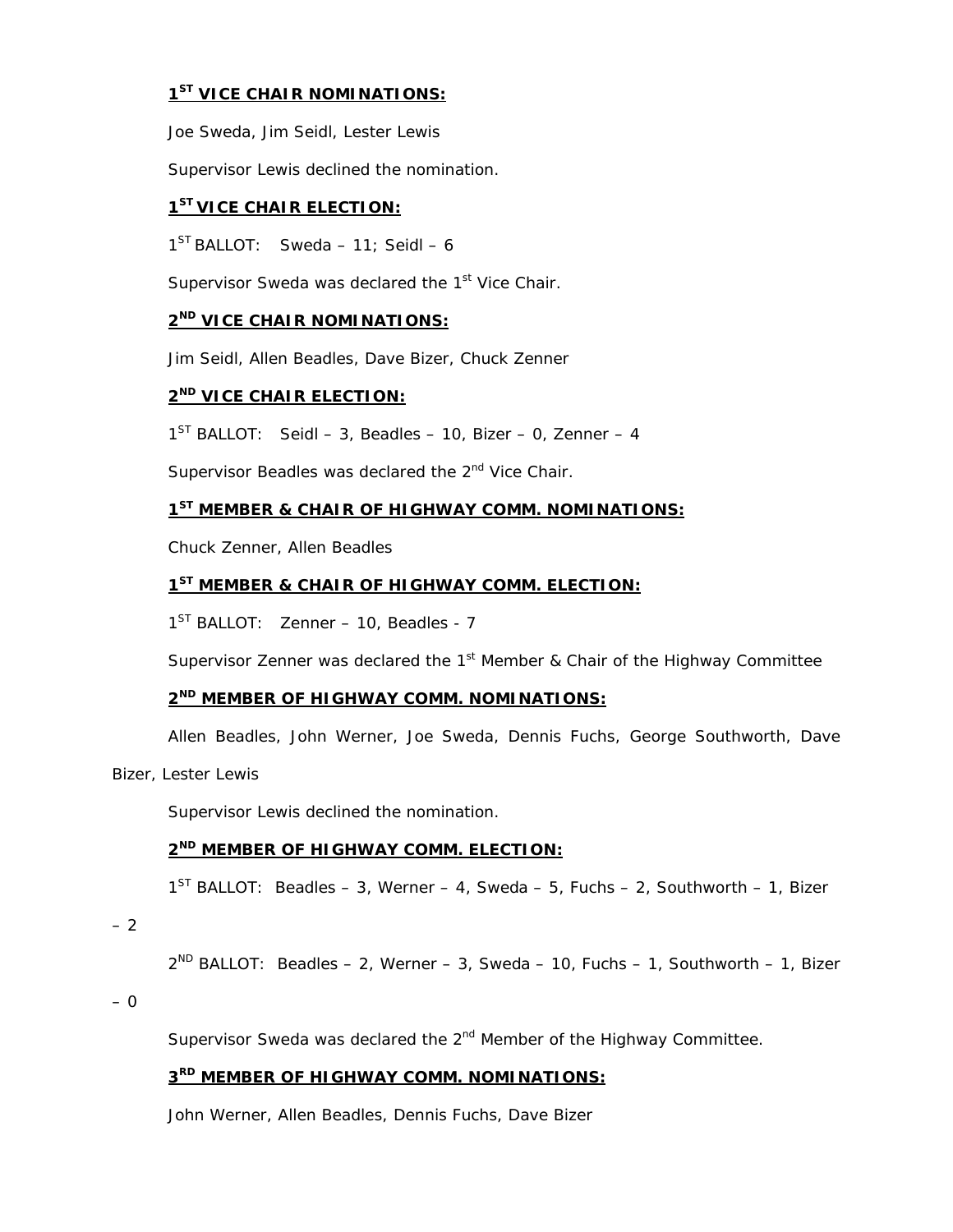# **3RD MEMBER OF HIGHWAY COMM. ELECTION:**

 $1^{ST}$  BALLOT: Werner – 9, Beadles – 7, Fuchs – 0, Bizer – 1

Supervisor Werner was declared the  $3<sup>rd</sup>$  Member of the Highway Committee.

# **4TH MEMBER OF HIGHWAY COMM. NOMINATIONS:**

Dennis Fuchs, Allen Beadles, George Southworth, Dave Bizer, Lester Lewis

Supervisor Lewis declined the nomination.

# **4TH MEMBER OF HIGHWAY COMM. ELECTION:**

 $1^{ST}$  BALLOT: Fuchs – 4, Beadles – 10, Southworth – 1, Bizer – 2

Supervisor Beadles was declared the  $4<sup>th</sup>$  Member of the Highway Committee.

# **5TH MEMBER OF HIGHWAY COMM. NOMINATIONS:**

Dennis Fuchs, Dave Bizer, George Southworth, David Krug

Supervisor Krug declined the nomination.

# **5TH MEMBER OF HIGHWAY COMM. ELECTION:**

 $1<sup>st</sup>$  BALLOT: Fuchs – 9, Bizer – 6, Southworth – 2

Supervisor Fuchs was declared the 5<sup>th</sup> Member of the Highway Committee.

# **1ST MEMBER & CHAIR OF EXT. & LC COMM. NOMINATIONS:**

Chuck Zenner, Dave Bizer, David Krug, Jim Seidl, George Southworth, Allen Beadles

Supervisors Bizer, Seidl and Beadles declined the nomination.

# **1ST MEMBER & CHAIR OF EXT. & LC COMM. ELECTION:**

 $1<sup>ST</sup>$  BALLOT: Zenner – 7, Krug – 8, Southworth – 2

 $2^{ND}$  BALLOT: Zenner – 7, Krug – 9, Southworth – 1

Supervisor Krug was declared the  $1<sup>st</sup>$  Member and Chair of Extension and Land

Conservation Committee.

# **2ND MEMBER OF EXT. & LC COMM. NOMINATIONS:**

Jim Seidl, Chuck Zenner, George Southworth, Scott Mildbrand, Dave Bizer

Supervisors Seidl and Bizer declined the nomination.

# **2ND MEMBER OF EXT. & LC COMM. ELECTION:**

 $1^{ST}$  BALLOT: Zenner – 10, Southworth – 4, Mildbrand – 3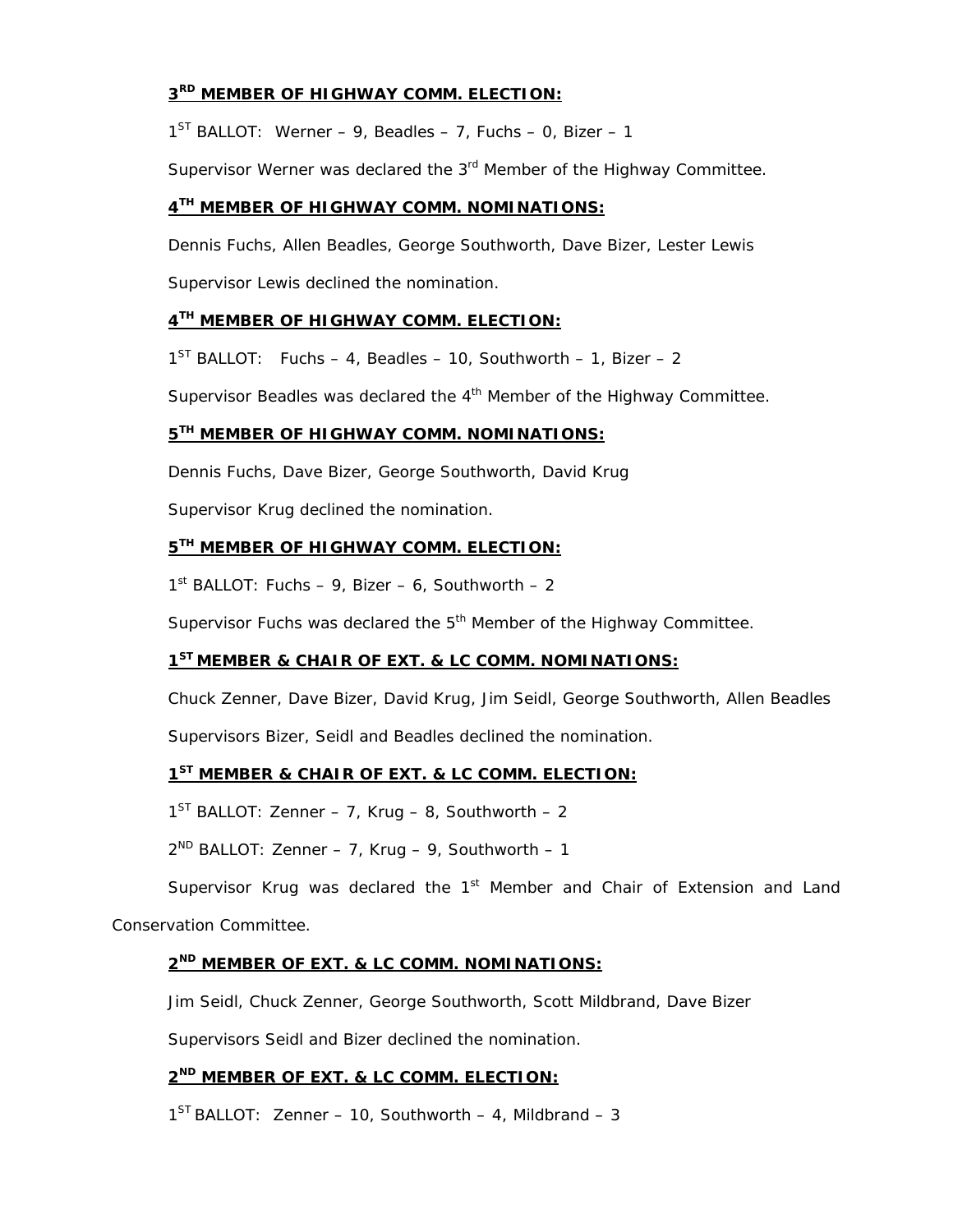Supervisor Zenner was declared the  $2<sup>nd</sup>$  Member of the Extension and Land Conservation Committee.

# **3RD MEMBER OF EXT. & LC COMM. NOMINATIONS:**

 Scott Mildbrand, George Southworth, Dave Bizer, Jim Seidl Supervisors Bizer and Seidl declined the nomination.

# **3RD MEMBER OF EXT. & LC COMM. ELECTION:**

 $1^{ST}$  BALLOT: Mildbrand – 11, Southworth – 6

Supervisor Mildbrand was declared the  $3<sup>rd</sup>$  Member of Extension and Land Conservation Committee.

 Chairman Metz appointed the following members to the Committee on Committees and Rules: Jim Metz, Chair; Joe Sweda, Lester Lewis, Diane Albrecht, John Werner III and Fred Parent.

 Chairman Metz appointed the following members to the Finance Committee: Fred Parent, Chair; Chuck Zenner, Joe Sweda, Allen Beadles and James G. Seidl.

 It was moved by Sweda, seconded by Lewis to recess as a County Board. The County Board recessed from 10:40 a.m. to 10:59 a.m. to allow the Committee on Committees and Rules to meet to make recommendations to the standing committees.

 A public hearing was held at 11:00 a.m. John Stroschine, from Northwest Regional Planning Commission, addressed the board regarding Docket No. 2008-2-8 which was a resolution to support submission of an application to the Wisconsin Department of Commerce's Milk Volume Production Community Development Block Grant for Economic Development (CDBG-MVP-E) program. Stroschine introduced grant applicants Paul and Nancy Augustine who summarized their agricultural background and answered questions related to the projected expansion of their dairy. The public hearing adjourned at 11:27 a.m.

 It was moved by Sweda, seconded by Seidl to reconvene as a County Board at 11:28 a.m. A unanimous vote cast, the motion carried.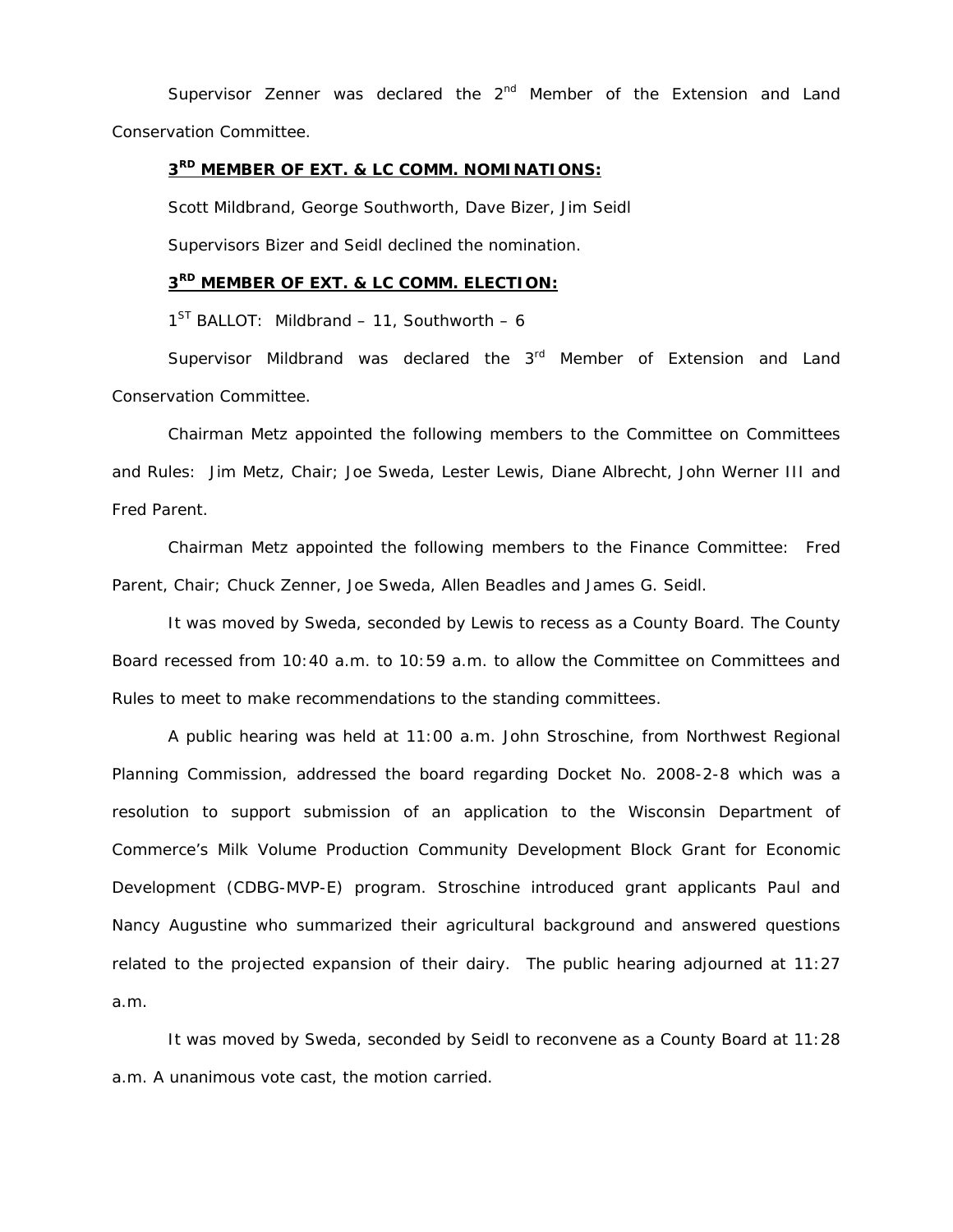It was moved by Bix, seconded by Beadles to approve the Committee on Committees

and Rules recommendations to the standing committees. A unanimous vote cast, the motion

carried. The committee appointments are as follows:

**PERSONNEL COMMITTEE:** Fred Parent, Chair; Chuck Zenner; Lester Lewis; James G. Seidl; Joe Sweda

**LAW ENFORCEMENT & EMERGENCY SERVICES:** Joe Sweda, Chair; Fred Parent; James G. Seidl; Lester Lewis; John Werner III

**BOARD OF HEALTH:** Lester Lewis, Chair; Mary Bix; Dave Bizer; Rollie Thums; Regina Syryczuk; Pat Mertens; Frances Soper; Dr. Walther Meyer

**HUMAN SERVICES BOARD:** James G. Seidl, Chair; Mary Bix; Dave Bizer; George Southworth; Dennis Fuchs; David Krug; Rose Madlon; Eugene Roush; Vicky Duffy

**FORESTRY & RECREATION COMMITTEE:** Chuck Zenner, Chair; Dave Bizer; Scott Mildbrand; Mike Roiger

**ZONING COMMITTEE:** John Werner III, Chair; George Southworth; Dennis Fuchs

**SOLID WASTE & RECYCLING COMMITTEE:** John Werner III, Chair; George Southworth; Dennis Fuchs; Mike Roiger; Larry Ziembo; Barbara Kallenbach; John Fales; Larry Peterson, ex officio; Arlen Albrecht, ex officio

**LAND INFORMATION COMMITTEE:** Allen Beadles, Chair; Lester Lewis; David Krug

**BUILDINGS, GROUNDS & PARKS COMMITTEE:** Diane Albrecht, Chair; Mary Bix; Chuck Zenner; Bruce Strama, ex officio

**COMMISSION ON AGING:** George Southworth, Chair; Rollie Thums; Marguerite Klingbeil; Julie Scott; Frances Soper; Charlotte Brooks; Mary Redman; Gerald Albers; Ben Yanko; Diane Niggemann, ex officio

**EDUCATION COMMITTEE:** Mary Bix, Chair; Rollie Thums; David Krug

**INFORMATION TECHNOLOGY COMMITTEE:** Mary Bix, Chair; James G. Seidl; Dave Bizer; Carmen Thiede; Allen Poehnelt; Melissa Weinke, ex officio

**AIRPORT COMMITTEE:** John Werner III, Chair; Diane Albrecht; Fred Parent; Gary Machon; Roger Emmerich

**HOUSING AUTHORITY:** Charles Webster, Chair; Tammy Mann; George Southworth; Allen Beadles; Joe Tomandl

**TOURISM COMMITTEE:** Allen Beadles, Chair; Diane Albrecht; Scott Copenhaver; Krist Punzel; Paul Webb; Marsha Nice; Carol Mudgett; Arlen Albrecht, ex officio; Bruce Strama, ex officio

**RAILS-TO-TRAILS COMMISSION:** John Werner III, Chair; Dave Lemke; Marvin Kuenne; Don Albers; Bob Meyer, alternate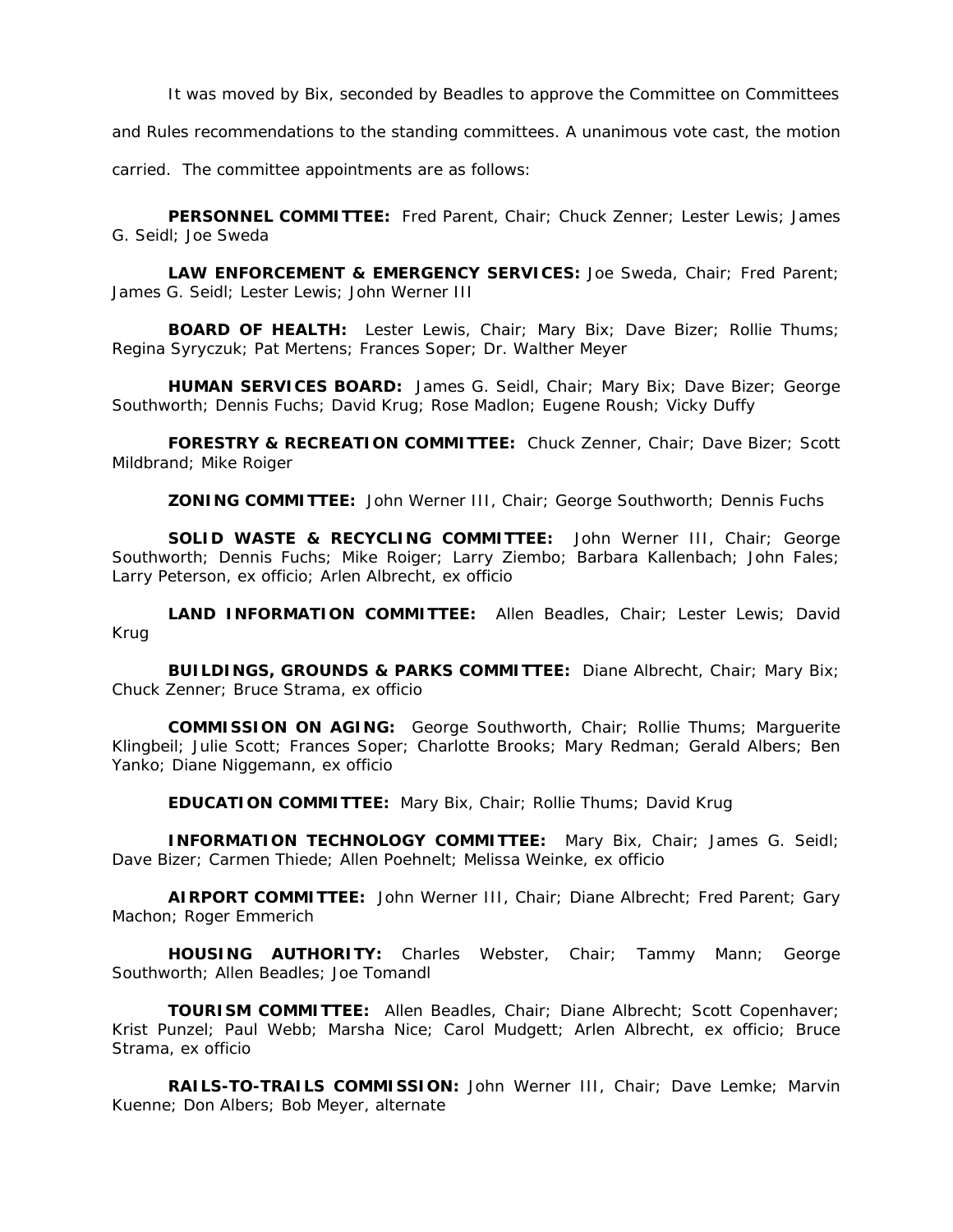**TRAFFIC SAFETY COMMISSION:** Tom Toepfer; Bruce Daniels; Nick Synol; Tim Mason, Regional Traffic Safety, DOT Northwest Region; Douglas Notbohm, Dist. 6 State Patrol; Ron Bohn; Karl Kelz; Dorothy Falasky; James G. Seidl; Diane Niggemann; Patti Nelles, DOT; Michael Wellner; Ted Bever; Steve Russ

**VETERANS SERVICE COMMITTEE:** James G. Seidl, Chair; George Southworth; Rollie Thums

**VETERANS SERVICE COMMISSION:** Barry Anderson; Alton Seeger; Rev. Warren Behling

**CEP REPRESENTATIVE:** Allen Beadles; Rollie Thums, Alternate

**CO REP. TO NWRP COMMISSION:** Allen Beadles; George Southworth, Alternate

**INDIANHEAD COMMUNITY ACTION AGENCY:** Scott Copenhaver; Rollie Thums, Alternate

**LOCAL EMERGENCY PLANNING COMMITTEE:** James G. Seidl, Chair; William Breneman; Don Albers; Larry Peterson; Kathy Danen; Mike Danen; Patty Krug; Scott Lindow; Ron Bohn; Tom Toepfer; Mark Kind; Michael Schaefer; Lois Ristow; Sue Faber; Harry Sweda; Patrick Rose; Jack Poirier; John Fales; Russ Bullis; Mary Williams; Carol O'Leary; Tom Tallier

**LIBRARY BOARD:** James G. Seidl, Chair; Joe Greget; Shirley Lemke; Donna Walbeck; Tammy Dunlop; Eileen Grunseth; Kathleen Fierke

**ECONOMIC DEVELOPMENT COMMITTEE:** Jim Metz, Chair; Fred Parent; Mike Wellner; Scott Copenhaver; Bill Wisniewski; Larry Ziembo; Randy Mayer; Lester Lewis; Ed Hamel; Vern Pernsteiner; George Southworth; Bruce Strama, ex officio; Arlen Albrecht, ex officio; Sue Emmerich, ex officio

**FAIR BOARD REPRESENTATIVE:** Chuck Zenner

**TRANSPORTATION COORDINATION:** Dave Bizer, Chair; Diane Albrecht; Rollie Thums

**LAND USE ADVISORY COMMITTEE:** John Werner III; Lester Lewis; Tim Peterson; Dan Olson; Cathy Mauer; Patricia Smith; Joe Sweda; Dave Giera; Mike Roiger; Brian Kulas; Terry Schultz; Joyce Balciar; Allan Mueller; Greg Knight

**FAMILY SUPPORT PROGRAM ADVISORY COMMITTEE:** Julie Nofsinger, Chair; Anne Brost; Doreen Fierke; Kim Lewandowski; Lori Willner; Donna Kalmon; Michele Armbrust; Joseph Greget; Sally Toepfer; Sheri Johnson

**COP/LONG-TERM SUPPORT ADVISORY COMMITTEE:** Shirley Sloniker, Chair; Dennis Fuchs; George Southworth; Ingrid Purvis; Diane Niggemann; Judy Fillmore; Russ Blennert; Reiny Klingbeil; Leroy Berg; Shirley Kleist; Nancy Nelson; Frances Smith; Nancy Doberstein

**W-2 COMMUNITY STEERING COMMITTEE:** Arlen Albrecht, Chair; Dave Hemke; Susan Hady; Father Gerard Willger; Theresa Valenti; Kathy Danen; Jill Koenig; Dan Harrell; Susie Nicks; Paul Thornton; Len Hamman; Sue Emmerich; Kris O'Leary

**MINING COMMITTEE:** Rollie Thums, Chair; Chuck Zenner; Scott Copenhaver; Lester Lewis; Dennis Fuchs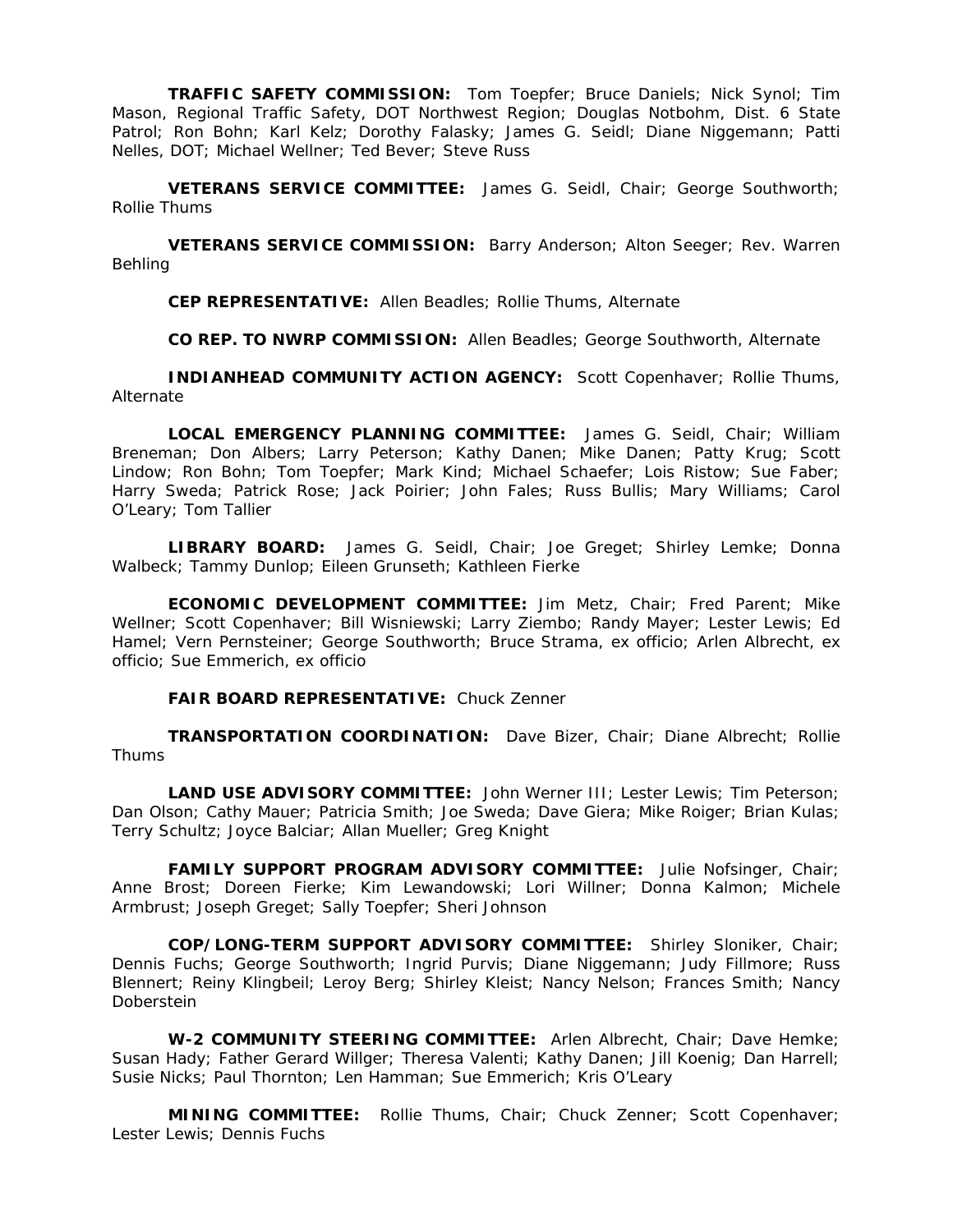**BOARD OF ADJUSTMENTS:** Robert Prokop; Ray Mallo; David Krug; Ed Schlosser, alternate; Leroy Jensen, alternate

**EMERGENCY MEDICAL:** Ron Bohn; Bill Breneman; Tom Toepfer; Harry Sweda

## **Docket No. 2008-2-8:**

RESOLUTION AUTHORIZING SUBMISSION OF A CDBG-MVP-ED APPLICATION.

RESPECTFULLY SUBMITTED: JIM METZ, COUNTY BOARD CHAIR

It was moved by Beadles, seconded by Bix to adopt the resolution as submitted. A unanimous vote cast, the motion carried. The item was declared adopted and became RESOLUTION NO. 1.

## **Docket No. 2008-2-9:**

A RESOLUTION IN MEMORY OF RAYMOND LANGE.

#### RESPECTFULLY SUBMITTED: JIM METZ, COUNTY BOARD CHAIR

It was moved by Bix, seconded by Krug to adopt the resolution as submitted. A unanimous vote cast, the motion carried. The item was declared adopted and became RESOLUTION NO. 2.

#### **Docket No. 2008-2-10:**

AN ORDINANCE TO AMEND SECTION 2.08(1)(a), BUILDINGS, GROUNDS, AND PARKS COMMITTEE, TAYLOR COUNTY CODE.

RESPECTFULLY SUBMITTED: BUILDING, GROUNDS AND PARKS COMMITTEE & JIM METZ, COUNTY BOARD CHAIR

 It was moved by Zenner, seconded by Bix to adopt the ordinance as submitted. It was then moved by Sweda, seconded by Werner to table this ordinance until both committees could meet regarding the ordinance. A unanimous vote cast, the motion carried. The item was tabled.

It was moved by Bix, seconded by Parent to adjourn subject to the call of the Chair.

A unanimous vote cast, the motion carried. The meeting adjourned at 11:45 a.m.

Bruce P. Strama Taylor County Clerk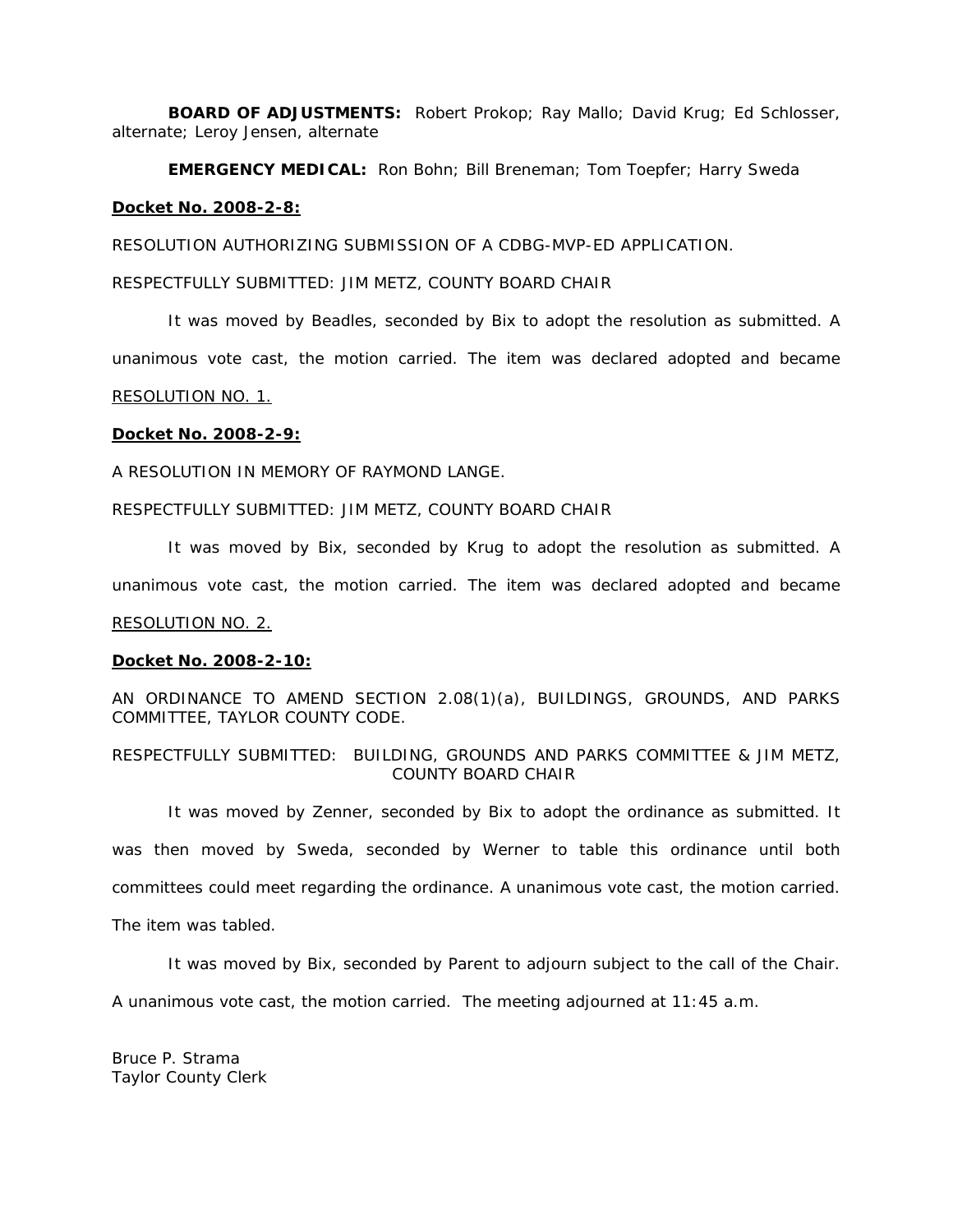# **TAYLOR COUNTY BOARD OF SUPERVISORS TUESDAY, MARCH 11, 2008 10:05 A.M.**

 The Taylor County Board of Supervisors was called to order at 10:05 a.m. by Chairman Jim Metz on Tuesday, March 11, 2008, in the Third Floor County Board Room, Taylor County Courthouse, 224 South Second Street, Medford, WI 54451.

 The Prayer of Divine Guidance was given by Pastor David Elleman, Goodrich Community Church, Goodrich, WI. The Pledge of Allegiance was led by Supervisor Mike Roiger. Roll call was taken with all seventeen members present. The board was declared in session.

 It was moved by Bix, seconded by Lato to approve the minutes of the October 31, 2007 Session as published. A unanimous vote cast, the motion carried.

### **Docket No. 2008-1-67:**

A RESOLUTION EXPRESSING APPRECIATION TO CAROL ROUSH FOR HER MANY YEARS OF SERVICE TO TAYLOR COUNTY.

#### RESPECTFULLY SUBMITTED: TAYLOR COUNTY COMMISSION ON AGING

It was moved by Bix, seconded by Beadles to adopt the resolution as submitted. A unanimous vote cast, the motion carried. The item was declared adopted and became RESOLUTION NO. 81.

Chairman Jim Metz presented a retirement plaque to Carol Roush.

#### **Docket No. 2008-1-68:**

A RESOLUTION EXPRESSING APPRECIATION TO JAN COUILLARD FOR MANY YEARS OF SERVICE TO TAYLOR COUNTY.

# RESPECTFULLY SUBMITTED: TAYLOR COUNTY HIGHWAY COMMITTEE

It was moved by Lato, seconded by Parent to adopt the resolution as submitted. A unanimous vote cast, the motion carried. The item was declared adopted and became RESOLUTION NO. 82.

Chairman Jim Metz presented a retirement plaque to Jan Coulliard.

#### **Docket No. 2008-1-69:**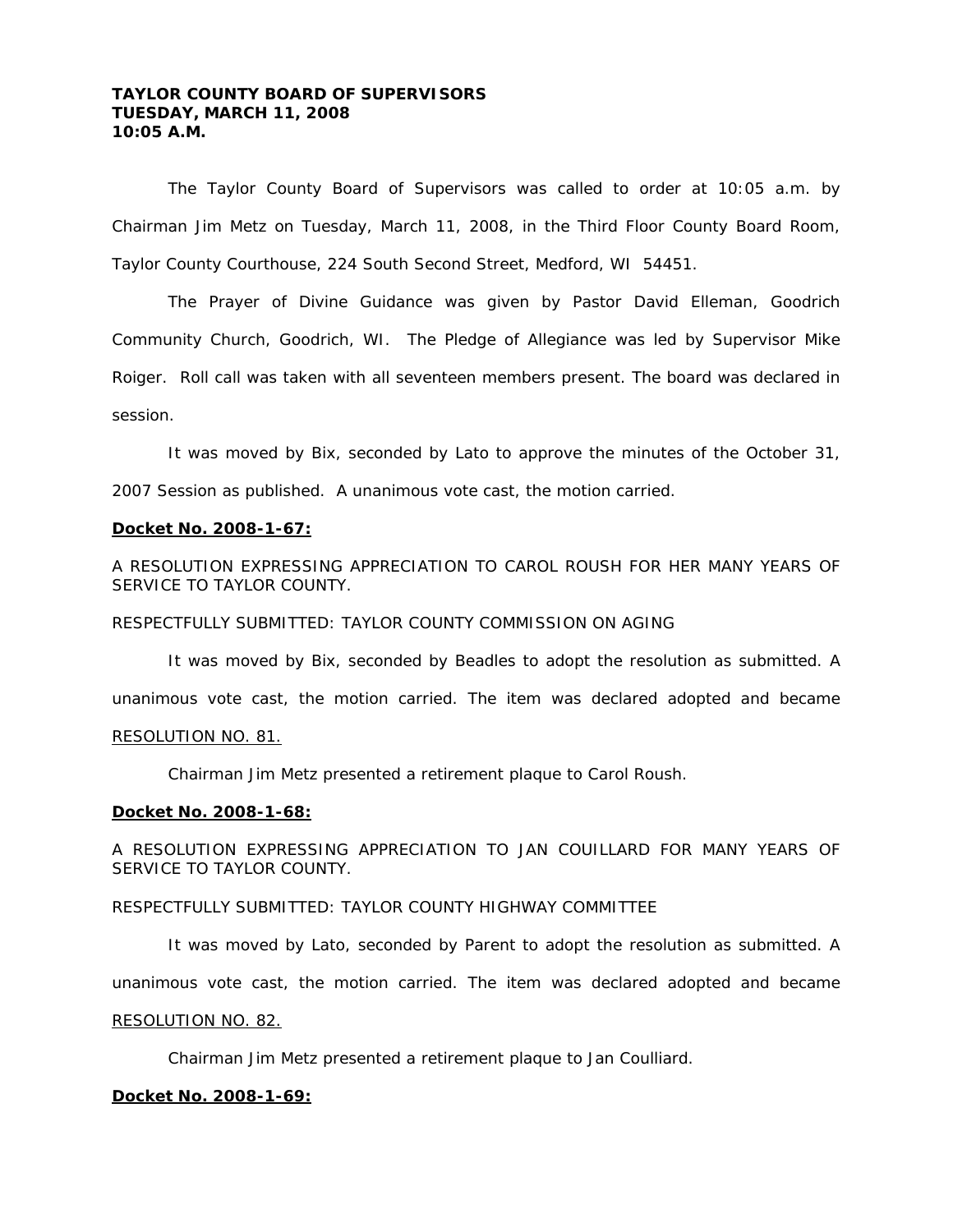A RESOLUTION RECOGNIZING THE GOOD CITIZENSHIP AND MERITORIOUS SERVICE OF STEFANY SZEMRAJ.

# RESPECTFULLY SUBMITTED: LAW ENFORCEMENT AND EMERGENCY SERVICES COMMITTEE

It was moved by Sweda, seconded by Seidl to adopt the resolution as submitted. A

unanimous vote cast, the motion carried. The item was declared adopted and became

#### RESOLUTION NO. 83.

Chairman Jim Metz presented a plaque to Stefany Szemraj.

#### **Docket No. 2008-1-70:**

A RESOLUTION IN MEMORY OF GORDON THIELKE.

#### RESPECTFULLY SUBMITTED: JIM METZ, COUNTY BOARD CHAIR

It was moved by Roiger, seconded by Bix to adopt the resolution as submitted. A

unanimous vote cast, the motion carried. The item was declared adopted and became

#### RESOLUTION NO. 84.

# **Docket No. 2008-1-71:**

AN ORDINANCE TO AMEND SECTION 42.04(1), COUNTY PARKS, RIFLE AND ARCHERY RANGES, TAYLOR COUNTY CODE.

# RESPECTFULLY SUBMITTED: FORESTRY AND RECREATION COMMITTEE & HIGHWAY COMMITTEE

 It was moved by Zenner, seconded by Lato, to adopt the ordinance as submitted. A roll call vote cast, fifteen (15) voting aye, two (2) voting no, (Southworth, Beadles), the motion carried. The item was declared adopted and became ORDINANCE NO. 546.

#### **Docket No. 2008-1-72:**

A RESOLUTION AMENDING RESOLUTION 18, APPROVING AN ARCHERY RANGE AND FACILITY, AND RESOLUTION 19, APPROVING SHOOTING RANGE DEVELOPMENT PROJECT, WHICH WERE BOTH ADOPTED ON OCTOBER 10, 2000.

## RESPECTFULLY SUBMITTED: FORESTRY AND RECREATION COMMITTEE & HIGHWAY COMMITTEE

 It was moved by Zenner, seconded by Lewis, to adopt the resolution as submitted. It was then moved by Beadles, seconded by Southworth to postpone the resolution indefinitely. A roll call vote was taken to postpone the resolution indefinitely, fifteen (15) voting no, two (2) voting yes, (Southworth, Beadles), the motion failed. It was then moved